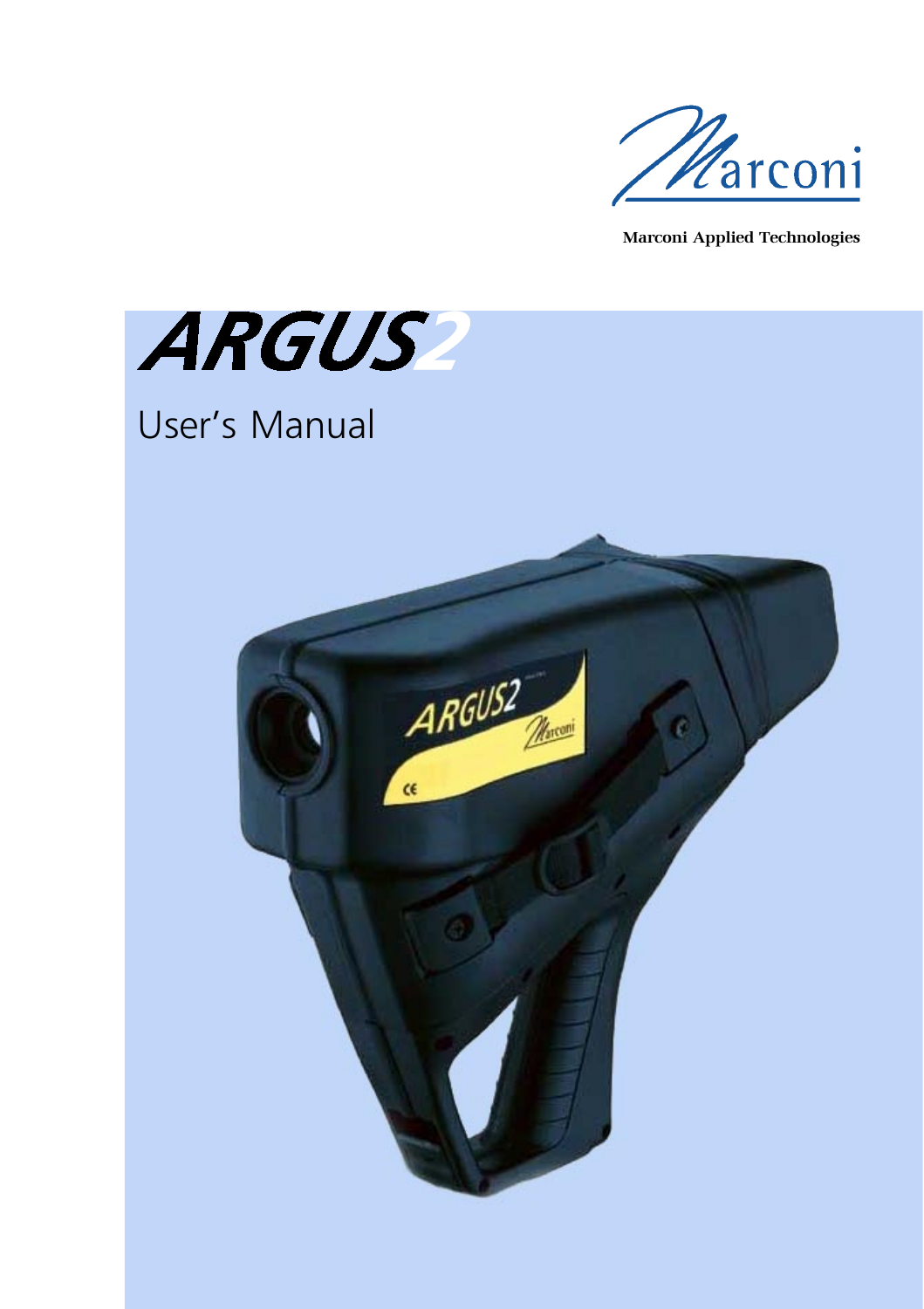

Marconi Applied Technologies



## Firefighters' Solid State Through Smoke Vision System

### User's Manual and Warranty Terms



# 2001 Marconi Applied Technologies Limited DAS547191AA, Issue 4

 $C \in$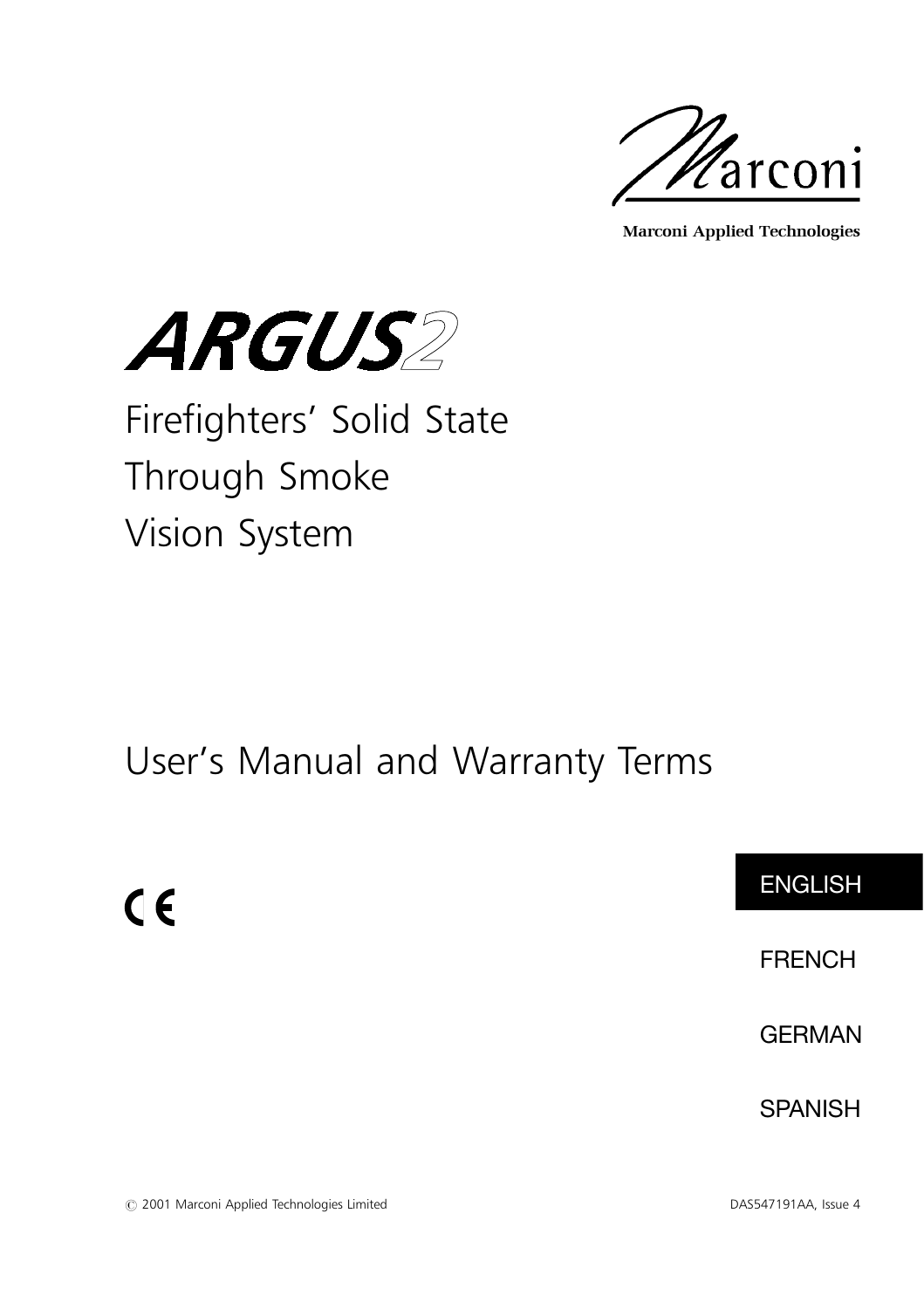## ARGUS<sup>2</sup> and CHARGER/BATTERY PACKS

## SAFETY NOTES

### Please read before use

 $\sum$  This product is an aid to fire and rescue operations in smoke and darkness. It is not intended as a replacement for standard firefighting techniques. Users must ensure that all established procedures are followed.

 $\triangle$  This equipment is not certified as intrinsically safe and therefore must not be operated in flammable or explosive atmospheres.

#### Neglecting the above may result in injury or death.

An auto iris adjusts sensitivity allowing very hot scenes to be viewed. This circuitry also protects the camera from damage.

#### To avoid damage:

- $\blacktriangleright$  The camera should be switched on before entering a fire situation and remain on until after exit.
- $\blacktriangleright$  When switched off, the camera should not be directed towards very hot objects, e.g. the sun. We recommend that it is stored in the supplied case.

WARNINGS indicate a hazard. Failure to appreciate the hazard could result in personal injury or death. Do not proceed until the hazard is understood.

CAUTIONS indicate a hazard. Failure to appreciate the hazard could result in severe damage to the unit. Do not proceed until the hazard is understood.

Notes provide useful information.

### WARNINGS **A** Electrical hazards

Do not remove the cover of the charger; there are no user serviceable parts within the charger or the rechargeable pack.

The charger conforms with IEC Safety Class 1. To maintain this protection the AC supply lead must only be connected to the mains supply via a socket with a grounded contact.

#### $\sqrt{\phantom{a}}$  Charger misuse

The charger must only be used for charging Argus rechargeable packs; do not insert any other item into the charger. The charger must not be used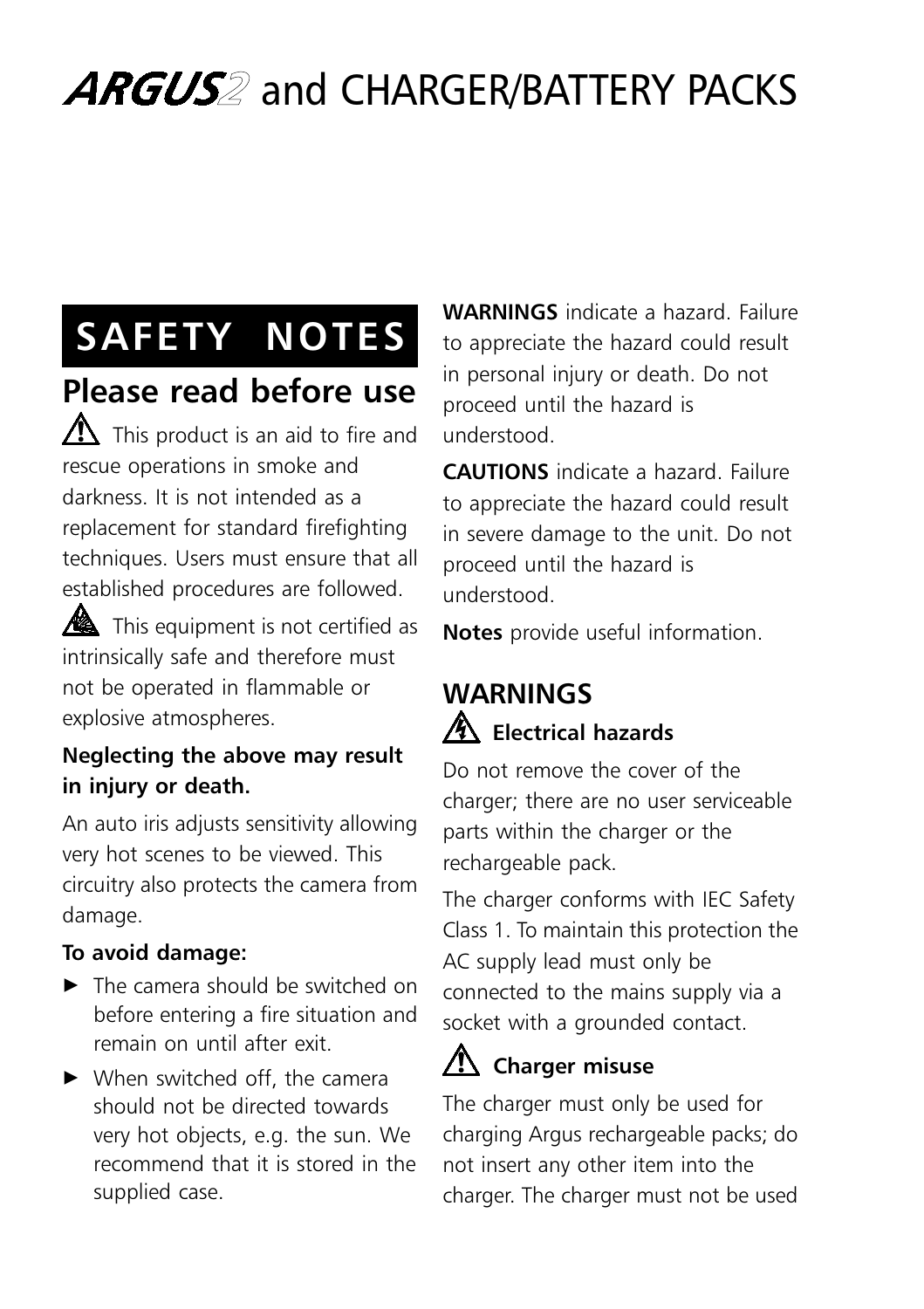to charge primary cells; the charger will not accept the Argus primary cell pack. Do not use a damaged charger. Do not attempt to charge damaged packs.

### $\Delta$  Disposal

The Ni-MH cells contained within the pack must be disposed of in accordance with local regulations. Do not incinerate. Do not attempt to charge damaged packs.

### $\Lambda$  Environmental

The charger conforms to sealing specification IP20. The charger must not be subjected to water spray, rain or immersion.

## $\Lambda$  CAUTION

Do not obscure or impede the operation of the fan at the rear of the charger.

The Rechargeable Battery System is despatched from Marconi Applied Technologies in a safe condition. Any unauthorised modifications may compromise safety and invalidate the warranty.

Marconi Applied Technologies' products are designed to be safe when used in accordance with the instructions provided. Marconi Applied Technologies does not accept responsibility for damage or injury resulting from failure to follow the instructions provided.

All matters arising which relate to the safety of products should be reported immediately, in writing, giving full details to The Product Safety Officer at Marconi Applied Technologies.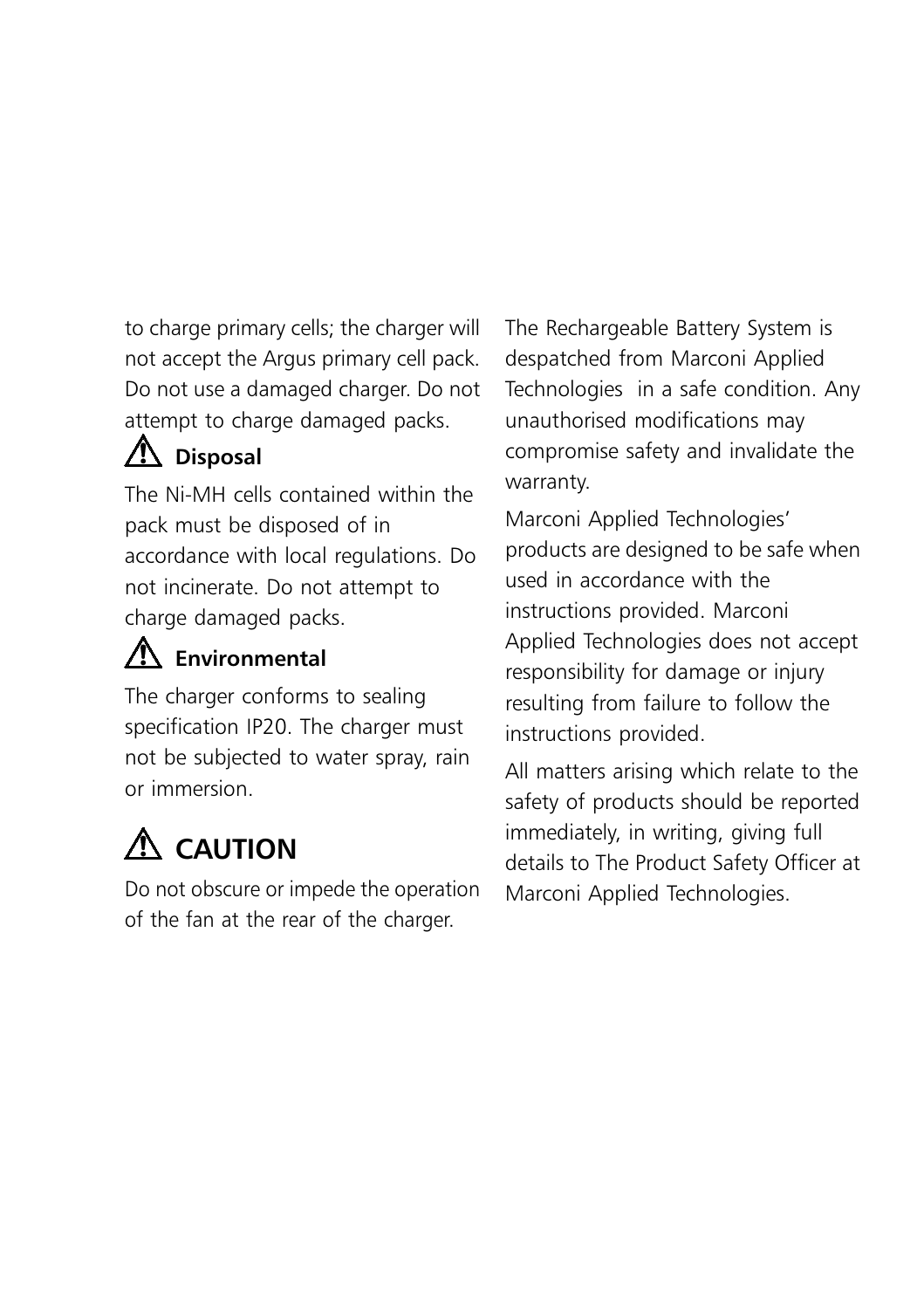## Introduction



The Argus 2 solid state thermal imager is brought to you by Marconi Applied Technologies, the world leader in through smoke vision systems.

Marconi Applied Technologies, with over 15 years experience in firefighters' thermal imaging, continues to produce high quality, affordable systems designed exclusively for the fire and rescue services.

Argus 2 uses a new high resolution solid state detector to provide superb quality images under the most arduous conditions while retaining the class-leading ergonomics of the previous Argus system.

Through the proper use of this Argus 2 system, the user will be able to see through dense smoke and darkness. By detecting and displaying the relative temperatures of objects within the scene, it assists the firefighter to locate the seat and spread of the fire

and to move swiftly in search and rescue of casualties. The ability to see in zero visibility conditions significantly improves firefighter safety and mobility.

Argus 2 is designed to withstand the high temperatures, knocks and driving spray often encountered in the fire fighting environment.

This manual contains information covering operation of the system and operating techniques, user maintenance and care of the product, complete with a full technical specification.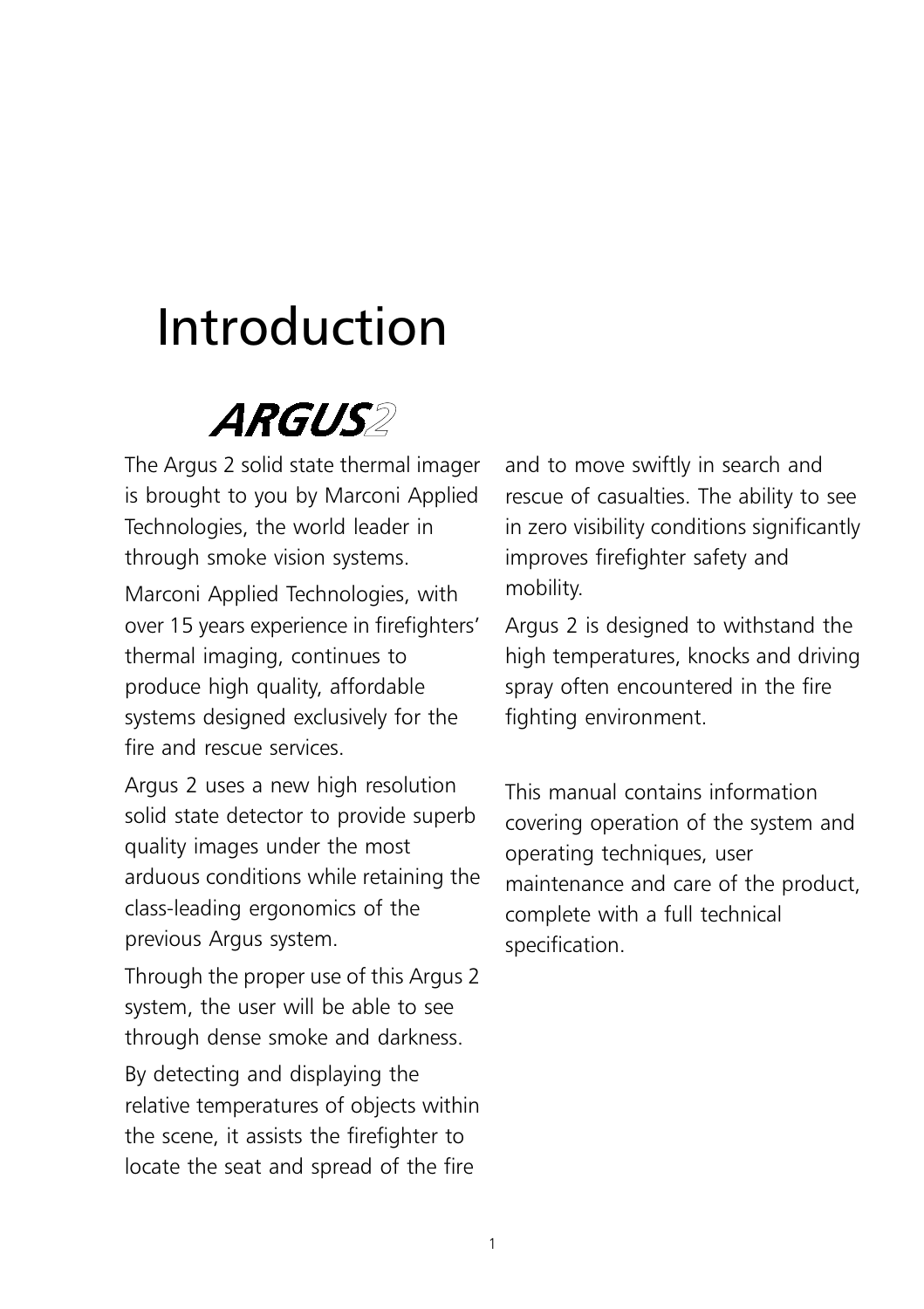## Charger and Battery Packs

These products have been designed exclusively for use with the Argus (P4438), Argus Plus (P4438P) and Argus 2 (P4455R) cameras.

The Argus charger is designed to fast charge Argus rechargeable packs within 100 minutes, with fully automatic operation.

The Argus rechargeable pack is designed to power an Argus camera for over 2 hours from a full charge. Inside each pack is the 'in-pack intelligence'; a small circuit, which continuously monitors the charge state of the pack and provides an output to the 'battery status bar' in the Argus Camera. This battery status bar provides a continuous real-time indication of the remaining charge, allowing the firefighter to avoid unpredicted power loss. A built-in discharge option is included to recalibrate the rechargeable pack when required.

This charger is compatible with all Argus rechargeable battery packs, Ni-Cd (DAS533206BA/CA) and Ni-MH (DAS533206DA).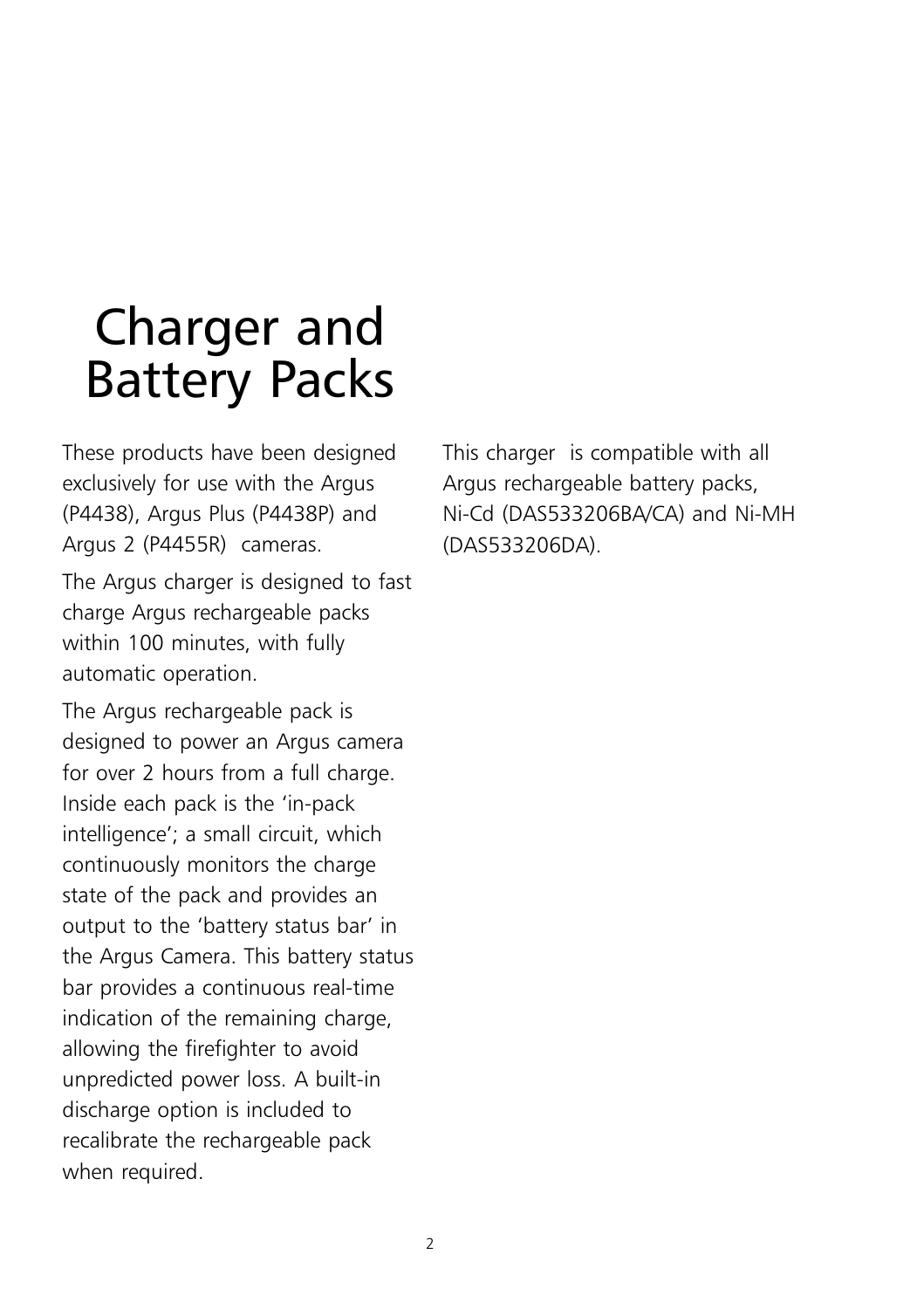## **Contents**

Page

|                | GETTING STARTED 4<br>11                                                                                         |    |
|----------------|-----------------------------------------------------------------------------------------------------------------|----|
|                |                                                                                                                 |    |
|                | 1.3 DISPLAY GRAPHICS 8                                                                                          |    |
|                | 1.4 OPERATING NOTES 9                                                                                           |    |
|                | 1.5 CLEANING and MAINTENANCE 12                                                                                 |    |
|                |                                                                                                                 | 16 |
|                | 1.7 TEMPERATURE MEASUREMENT (Optional, designated as /TP) 18                                                    |    |
| $\overline{2}$ | Charger and Batteries                                                                                           | 20 |
|                | 2.1 GETTING STARTED: Connecting Power to the Charger                                                            | 20 |
|                | 2.2 OPERATION of the CHARGER                                                                                    | 21 |
|                | 2.3 ADDITIONAL OPERATING NOTES                                                                                  | 23 |
|                | 2.4 PROBLEM SOLVING                                                                                             | 27 |
|                | 2.5 SPECIFICATIONS                                                                                              | 28 |
| 3              | Warranty Terms research and research and research in the set of the Warranty Terms                              | 30 |
|                | 3.1 EXPRESS WARRANTY                                                                                            | 30 |
|                | 3.2 EXCLUSIVE REMEDY The Annual Article And Article And Article Article Article Article Article Article Article | 31 |
|                | 3.3 EXCLUSION OF CONSEQUENTIAL DAMAGES                                                                          | 31 |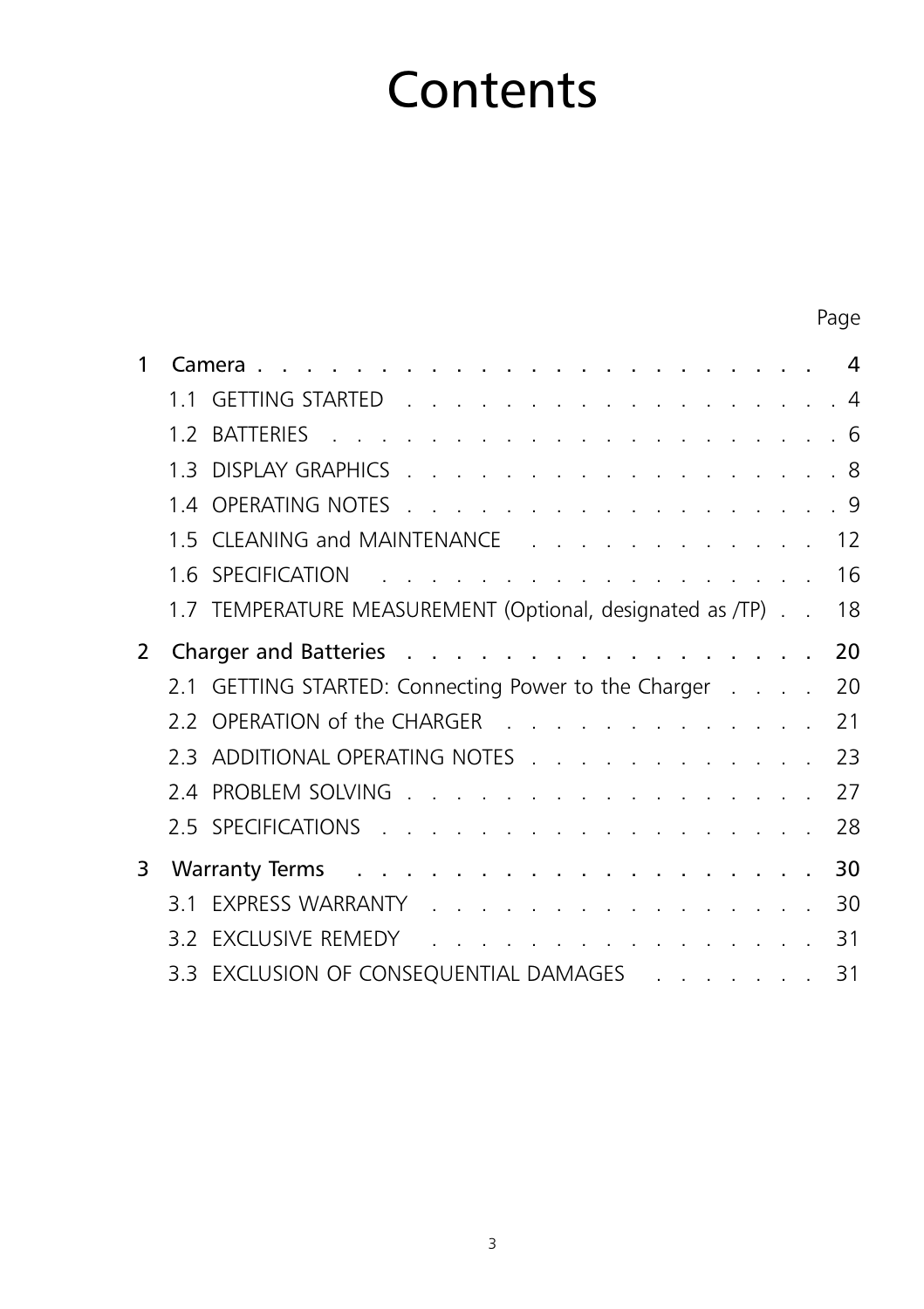# 1 Camera

#### 1.1 GETTING STARTED

1.1.1 In the case with this manual you will find the camera, a neckstrap and two battery packs (cases may also contain rechargeable batteries which are optional). The battery pack is inserted into the handle of the camera.



1.1.2 Check that the battery packs contain LR6 type batteries (if using rechargeable batteries, check they are fully charged before use).

> Open battery door and insert the battery pack as shown. It will only fit in the correct orientation. Close the door.

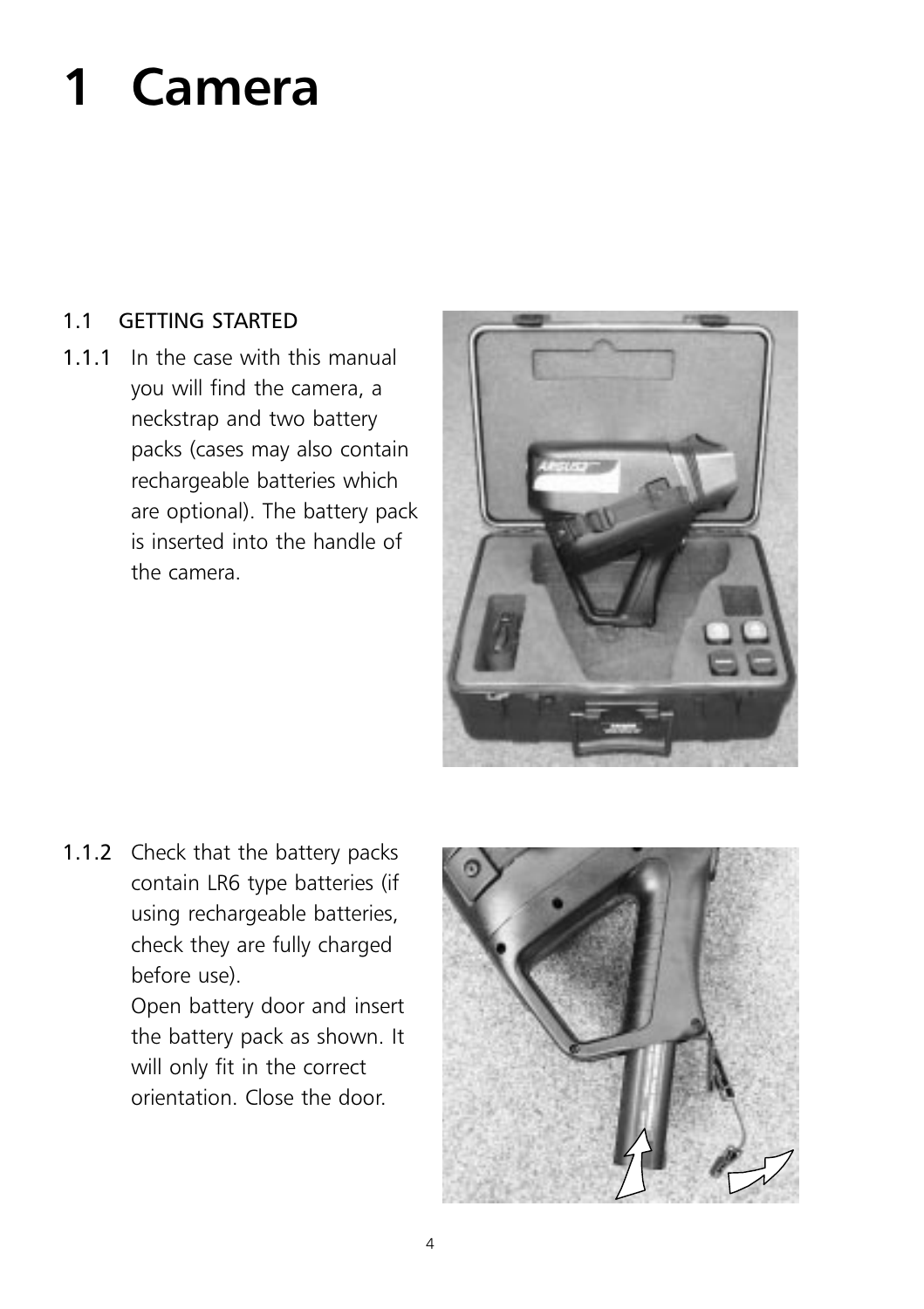1.1.3 Turn on the unit using the switch on the rear. This will latch in and illuminate a red light in the centre.

1.1.4 From two seconds after switch on the camera will display the Argus 2 start up screen while the system performs a self-test routine.



Argus<sub>2</sub>



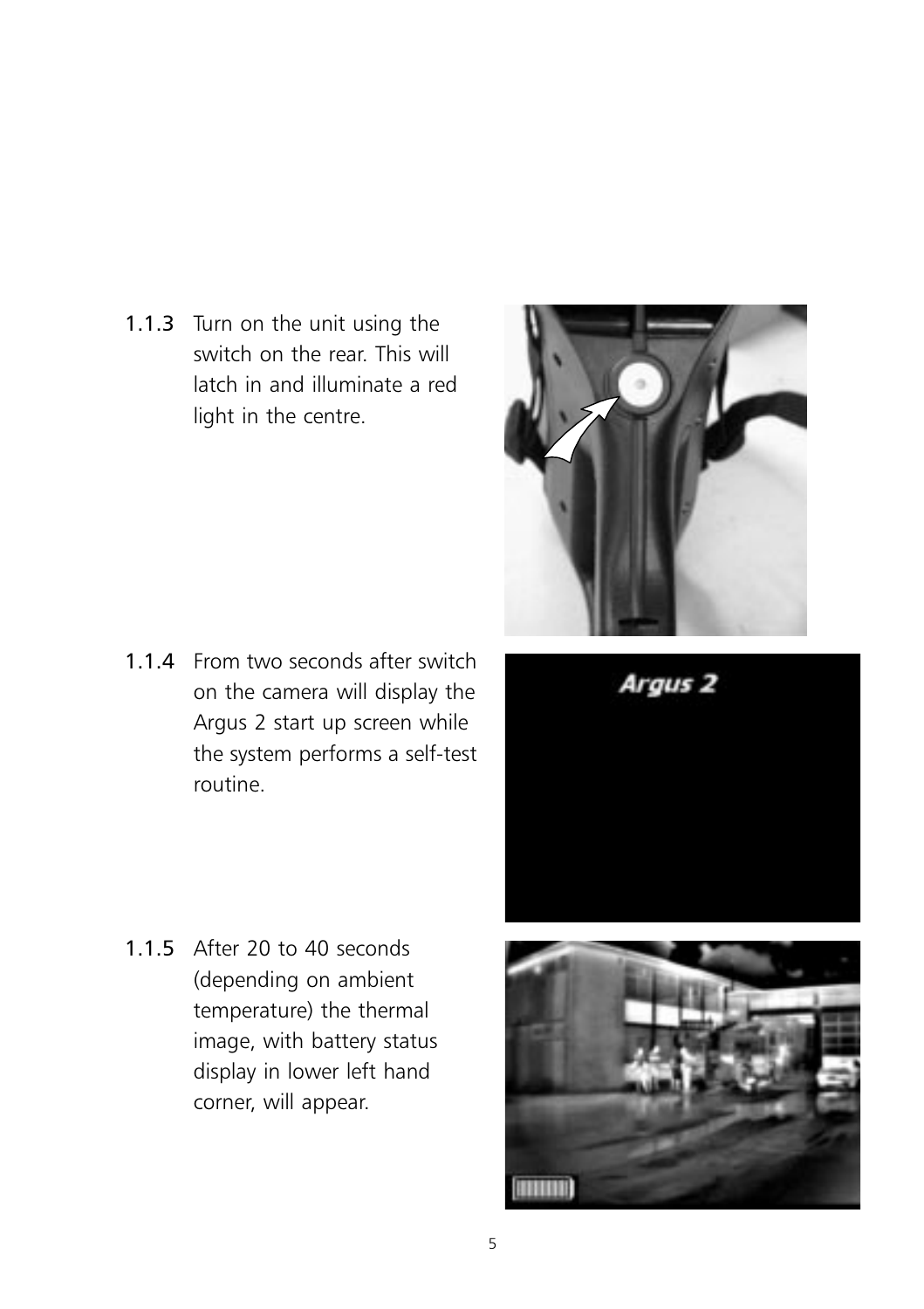#### 1.2 BATTERIES

- 1.2.1 Recommended Batteries
- AA Size The most widely available battery.
- Type LR6 This is essential to achieve the specified battery life. LR6 indicates an alkaline manganese battery which can supply the power requirements of the Argus 2. Labels such as 'long life' or 'super power' are manufacturers' titles and do not necessarily imply LR6.
- Change all 8 All batteries in a set must be changed simultaneously.
- $\star$  Disposal Batteries should be disposed of in line with their manufacturers' instructions.

Note: Rechargeable packs and charger unit are available as an option to primary cell operation.

#### 1.2.2 Battery Changing

1.2.2.1 Open the cartridge by pressing down on the contact end while holding the outer. The inner will slip out of the sleeve.



1.2.2.2 Remove the old batteries and dispose of them safely.

1.2.2.3 Insert new batteries in the orientation shown on the inner carrier.

1.2.2.4 In order to verify the pack is ready for use it may be tried in the camera. A fully charged battery will show the status display as full (see below).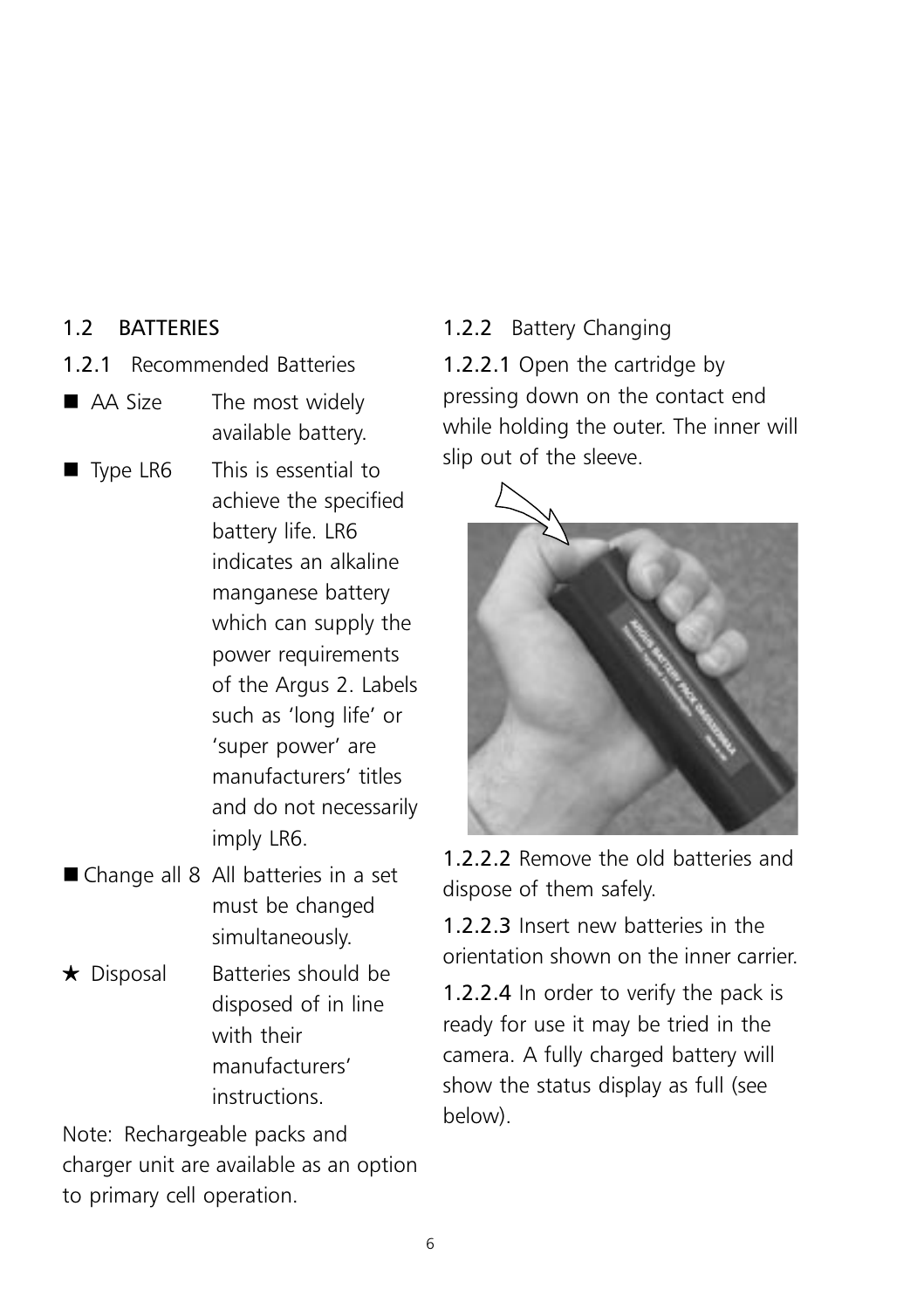#### 1.2.3 Battery Indicator

1.2.3.1 The battery pack will power the camera for typically two hours. It is recommended that before each BA team enters the fire the battery pack is fitted with new batteries (or a fully charged rechargeable battery). Note: The operating life of LR6 batteries varies greatly between manufacturers and is temperature dependent. Marconi Applied Technologies recommend the use of rechargeable systems at ambient

temperatures of 5  $\degree$ C or less.



1.2.3.2 With a new set of batteries, the battery bar will be at its full status with 15 bars showing. With high quality batteries it may remain at this height for some minutes. The number of bars will then progressively decrease as the batteries are consumed. When the battery is low, the whole battery display will flash slowly to alert the operator. The time remaining will depend on the type of batteries being used but will typically be 10 minutes.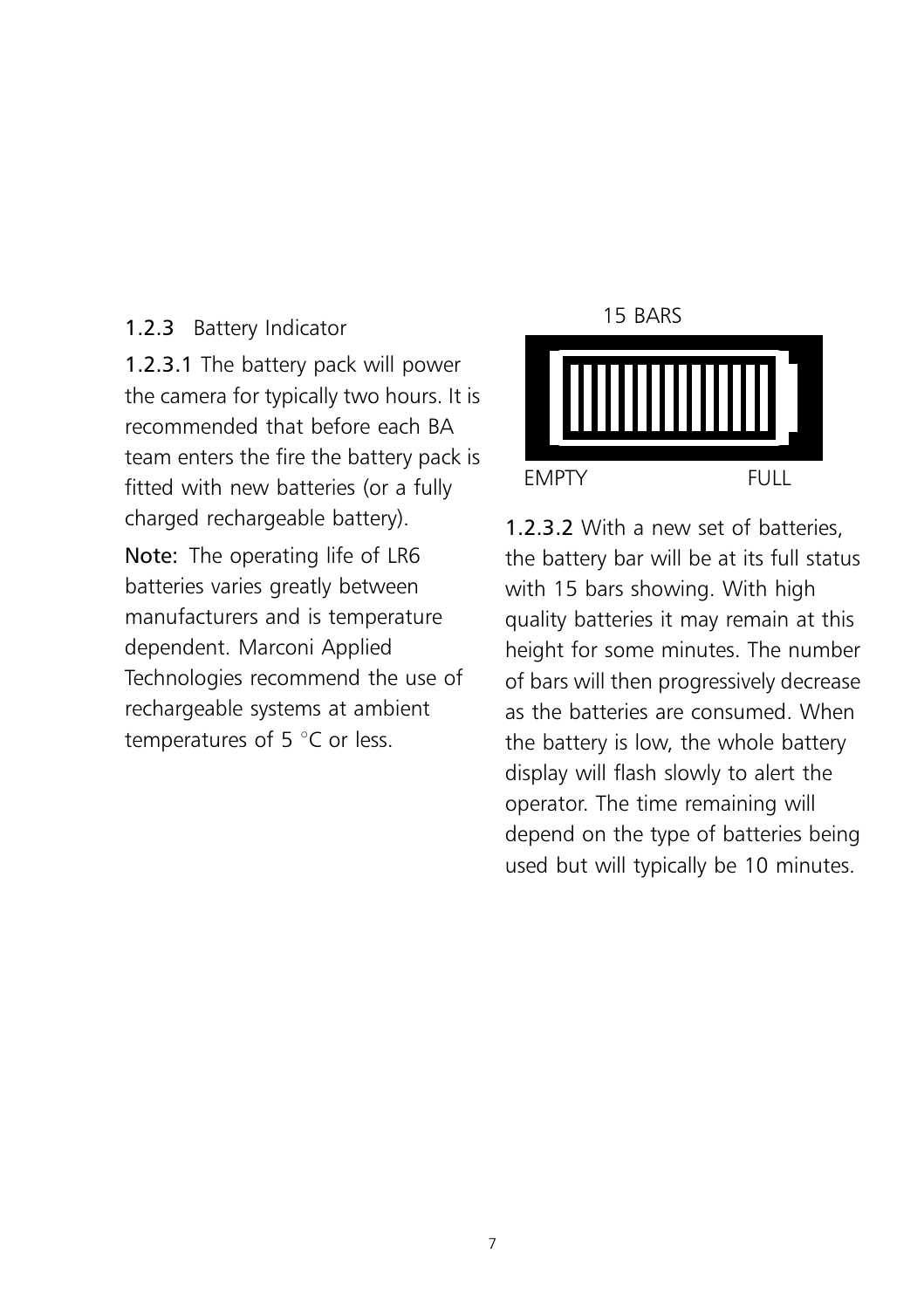#### 1.3 DISPLAY GRAPHICS

The Argus 2 camera is equipped with an advanced microprocessor based control and user warning system. In addition to controlling the automatic operation of the camera to ensure the best possible picture at all times, the control system provides graphics on the display to alert the user to certain conditions as follows:

1.3.1 Battery Status [THEREEN]

The battery status indicator is always

visible at the lower left side of the display, except during the start up/self test routine. See section 1.2.3.2 for details.

#### 1.3.2 Over-temperature Warning

As the circuitry within the camera approaches its maximum designed operating temperature, a warning symbol in the shape of a thermometer will appear to the right of the battery status indicator. The camera will continue to operate at this temperature but the user may see some degradation of the image quality. If the user ignores this warning

and continues to operate the camera in very high temperatures, the temperature warning graphic will flash.

When the temperature warning is flashing, the camera is very close to its absolute operating limit and the image will start to degrade considerably. The user must remove the unit from the high ambient temperature at this time; failure to comply may result in permanent damage to the unit.

1.3.3 General System Failure Warning

As part of the operation of the system, the microprocessor monitors certain functions and displays an internationally recognised warning symbol if it detects a fault. The warning, which takes the form of an exclamation mark within a triangle, will appear to the right of the battery status indicator (and to the right of the temperature warning if this is active). The warning will appear if any of the following faults are detected.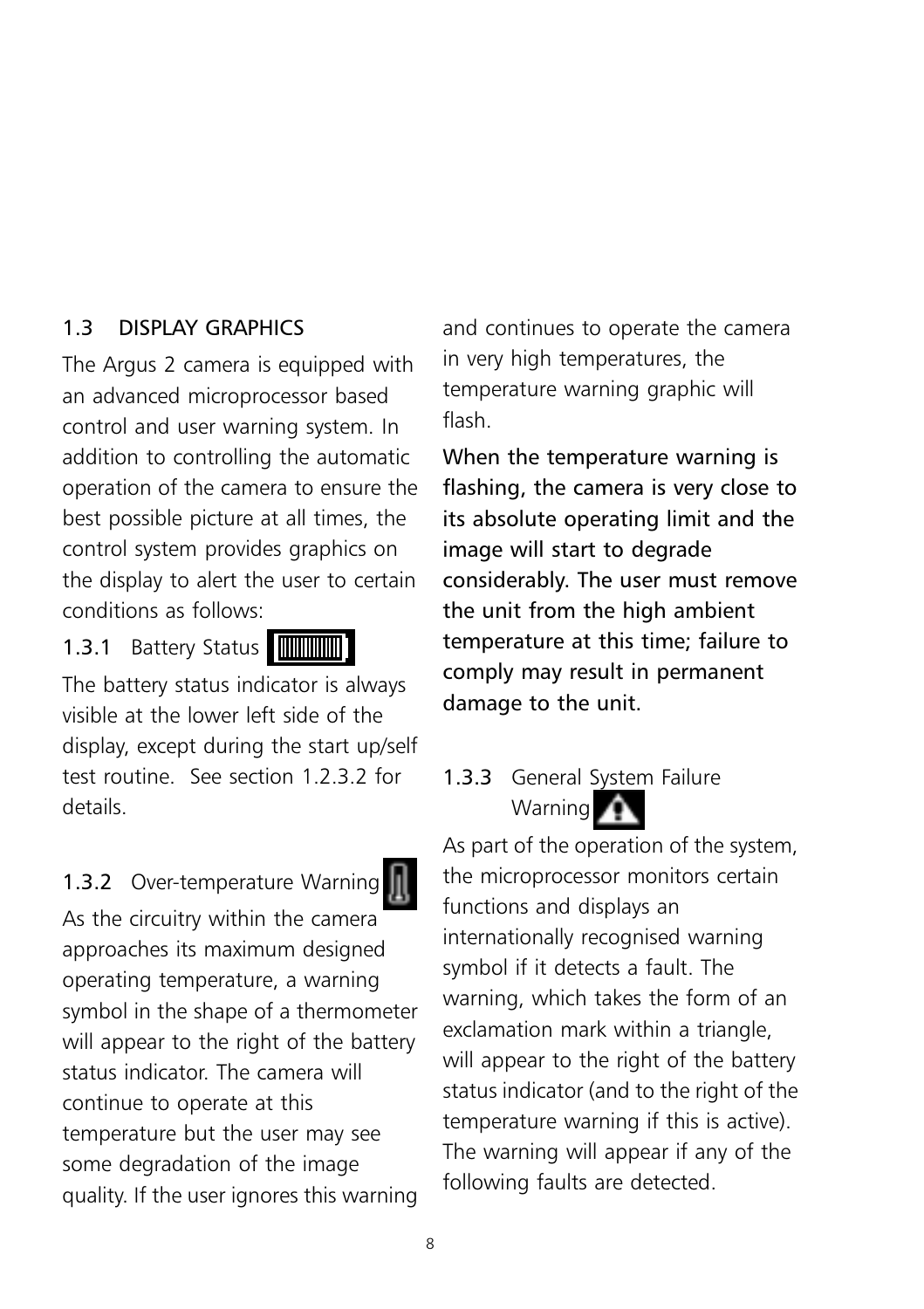1.3.3.1 High humidity within the sealed case assembly. This will occur if the plastics or the case seal are damaged and allowing moisture into the camera.

1.3.3.2 Failure of the lens iris assembly This warning symbol may appear briefly during normal operation, but the camera must be returned to an authorised service centre or the factory if the warning symbol remains on.

Failure to act upon this level of warning may result in serious damage to the system and may invalidate the warranty.

#### 1.4 OPERATING NOTES

1.4.1 Interpreting The Image - Relative Temperatures

The image displayed is simply a black and white picture of the infra red energy entering the lens. The camera displays relative temperature differences between individual objects and their surroundings irrespective of overall ambient temperature.

The camera is set up to display objects at various shades between black for cooler items to white for hotter bodies, i.e. in a room at 20 $\degree$ C a cold drink would appear black whilst a hot radiator would appear white. In a room at 250 $\degree$ C, however, it is possible that the same hot radiator may appear darker than for example, burning materials.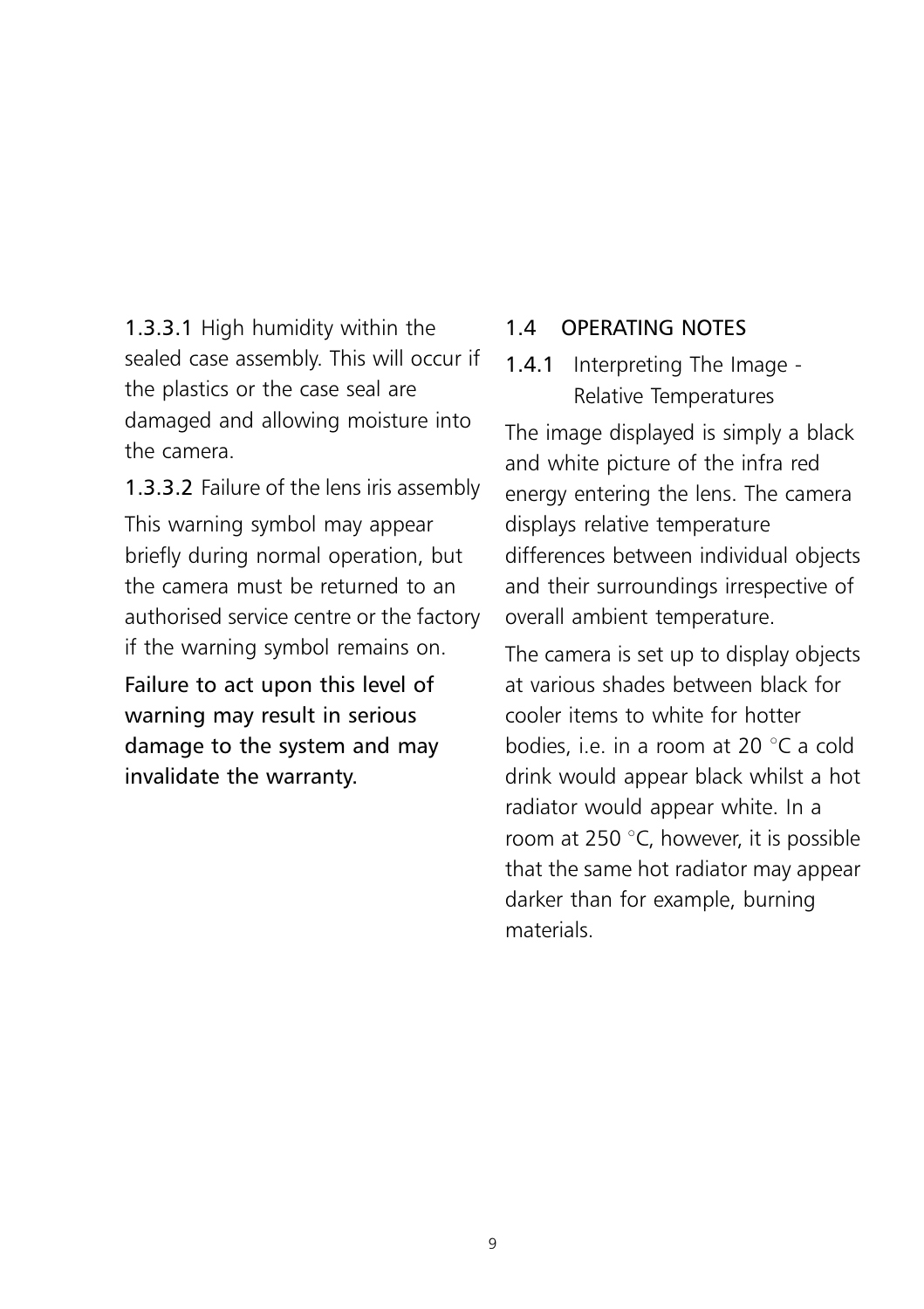#### 1.4.2 Identification of Fire and Hotspots

The camera will represent zones of very high temperature as white zones within the picture. Very small fires or smouldering material will cause the automatic iris to close down slightly but the image of surrounding objects will remain clearly visible.

#### 1.4.3 Hidden Fires

It is possible that fires may be burning or smouldering behind doors, in ducting or indeed in wall or floor cavities. In such circumstances the operator should look for areas which appear whiter when compared to the surroundings. For example, a fire behind a door will cause the door to appear more white against the background. Similarly, a white area on an otherwise dark wall could indicate the area of fire behind the masonry.

1.4.4 Search for Persons and Objects The camera is not restricted to locating fires. In many cases the firefighter will be using the camera in a search for casualties, to seek out dangerous items such as fuel tanks or gas cylinders and also as an aid to navigation through unknown premises.

#### 1.4.5 Image Clarity

The sharpness and clarity of the image provided is related to the temperature of the scene and objects in view. A cold room provides little infra red energy and less detail is detected than in a warm environment where objects give off significant energy. In general the warmer the scene, the more thermal contrast and hence greater detail in the picture.

1.4.6 Heat Layers in Closed Spaces In a major fire, a layer of hot gases may build up in the upper region of the closed space. Attempting to use the camera in this hot layer will cause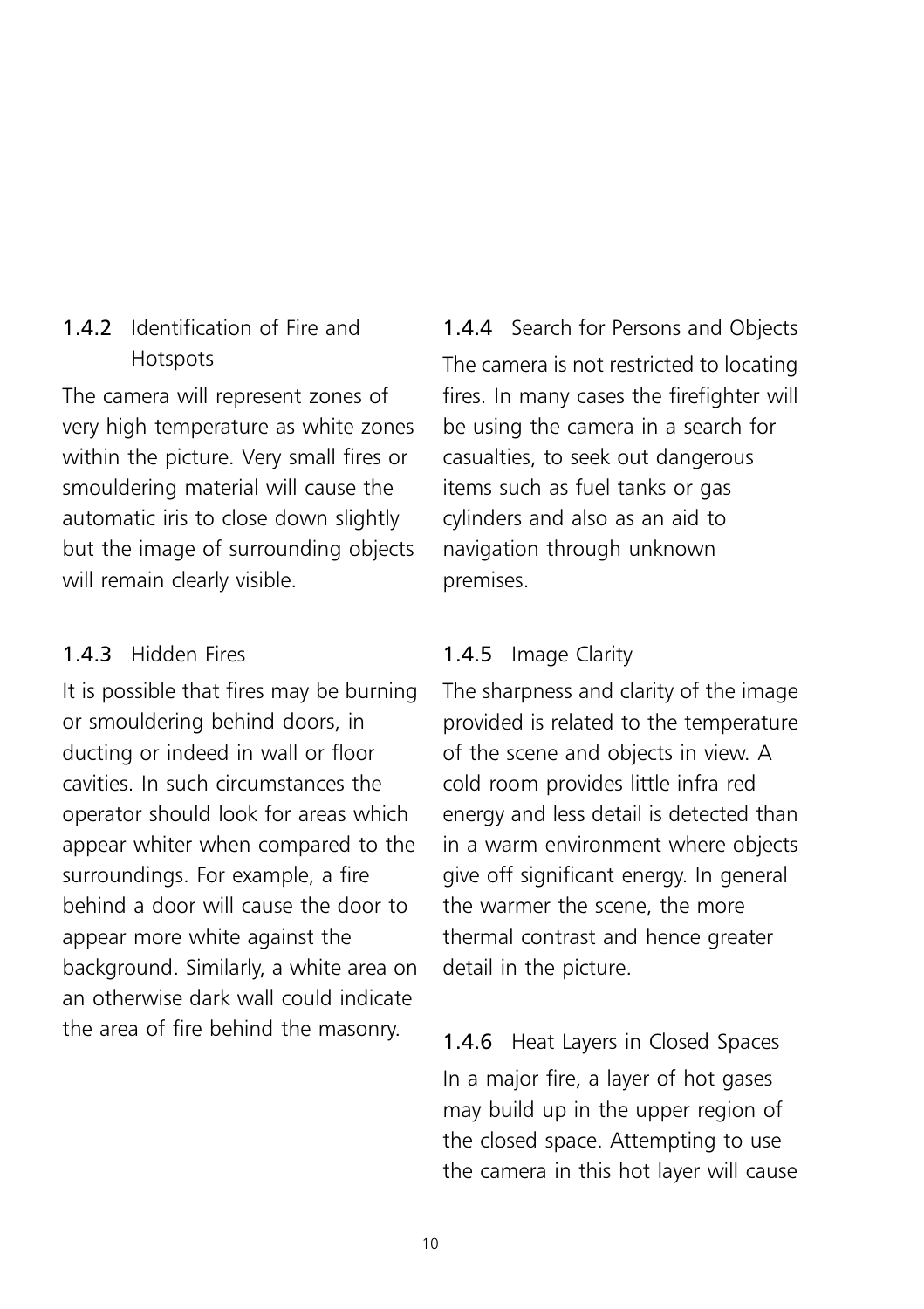the image to become featureless. By bringing the camera down beneath this layer the unit is able to provide the firefighter with a clearer picture of the scene ahead.

#### 1.4.7 Windows and Polished Surfaces

Glass is not transparent to long wavelength infrared energy and it is not possible for the operator to use the camera to look through a window. A white window would indicate that the window itself is relatively warm and may be being heated by a fire behind it. Just as we see reflections in glass under normal circumstances, it is possible that the camera can detect infrared reflections in glass, mirrors and polished or painted surfaces. Care must be taken to ensure that the image seen is not simply a reflection. Experience will give the operator added confidence.

1.4.8 Control of Water Streams/jets When viewed through the ARGUS camera, water streams from hose reels will appear black against the background scene. The control and aim of water flow can be monitored by viewing the flow and its effect on the fire through the camera. It may be necessary, if employing a water wall, to drop the wall momentarily to view the effects of the extinguishing stream.

#### 1.4.9 Smoke Types

The ARGUS will provide vision through all types of smoke and steam.

#### 1.4.10 Lens Cleaning During **Operation**

The camera lens, like the BA visor, may become obscured during use. The lens may be cleaned with a glove or cloth if necessary.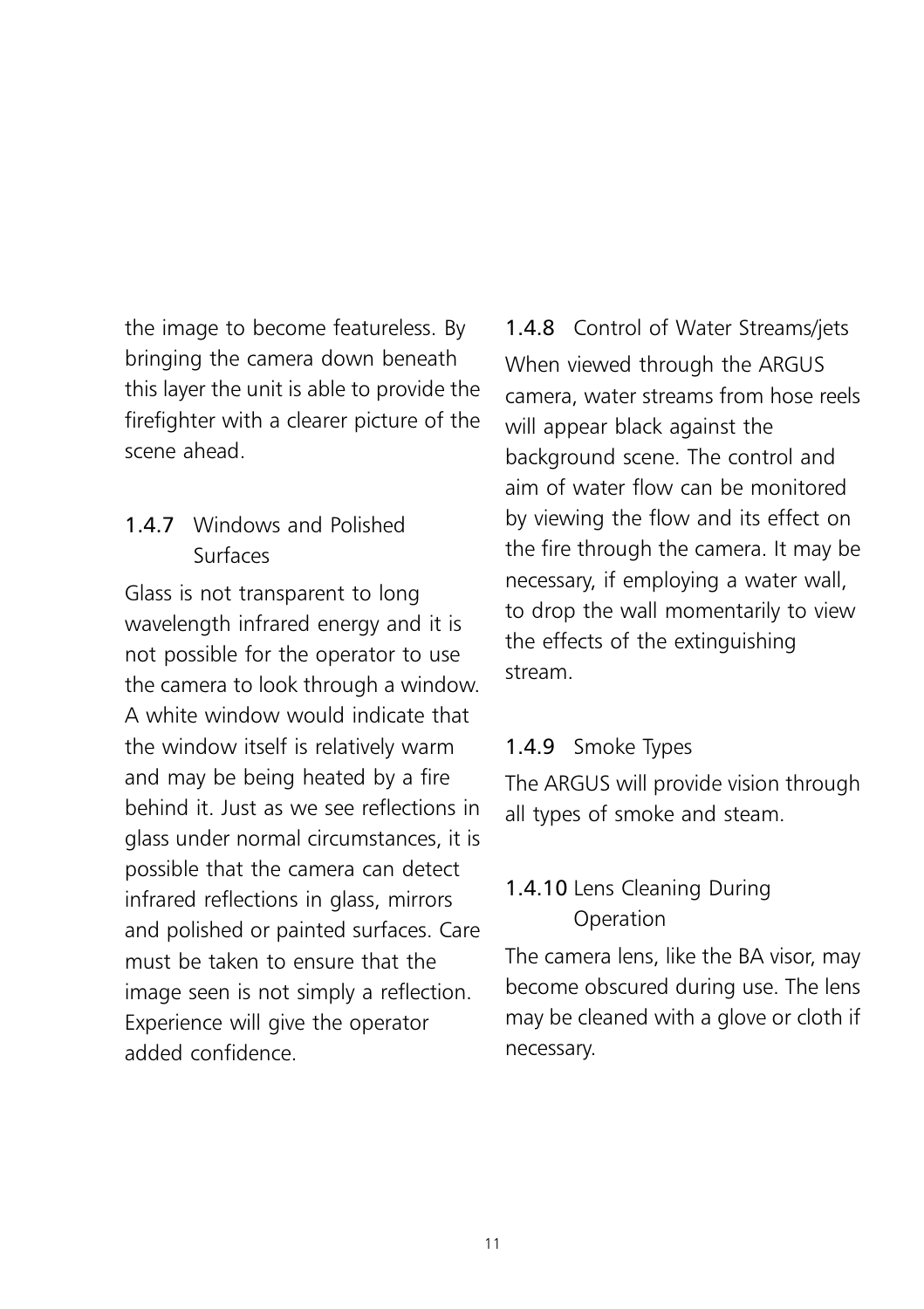#### 1.5 CLEANING and MAINTENANCE

#### 1.5.1 Cleaning

After use and prior to stowing, the camera should be cleaned. This is best carried out using a cloth soaked with warm soapy water.

Solvents should not be used. If in doubt please contact your supplier.

#### 1.5.2 Simple Fault Finding

If you are experiencing problems with your ARGUS camera then please follow the fault-finding flow diagram.

#### 1.5.3 User Maintenance and Replaceable Parts

No routine maintenance is required for the camera. If it is not in regular use it should be switched on for a period of ten minutes every month to check correct operation.

Due to the environment in which the camera is used certain parts can be replaced by the user. These and the codes by which they should be ordered are as shown on the diagram below. THERE ARE NO OTHER USER SERVICEABLE PARTS.

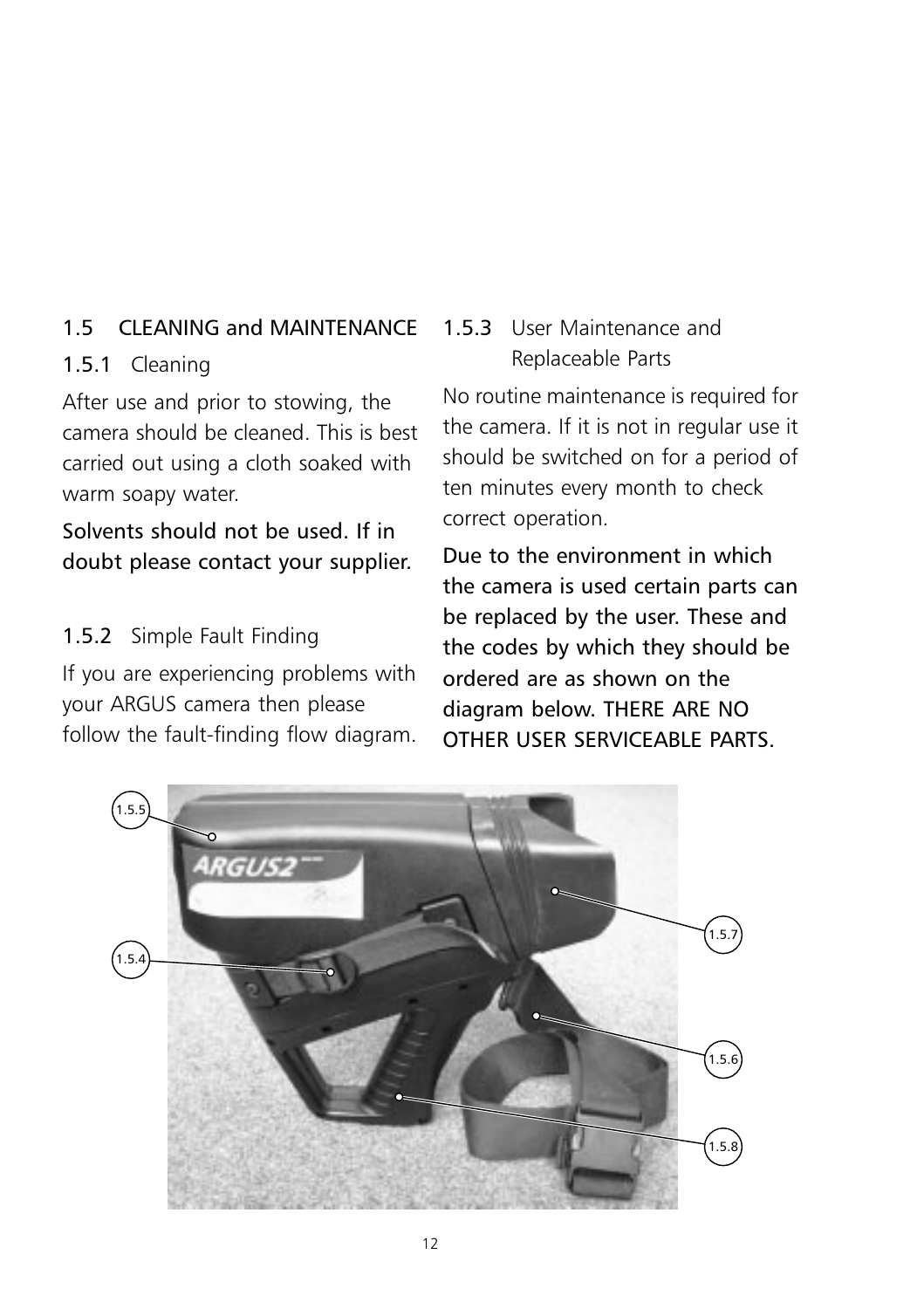#### FAULT-FINDING FLOW DIAGRAM

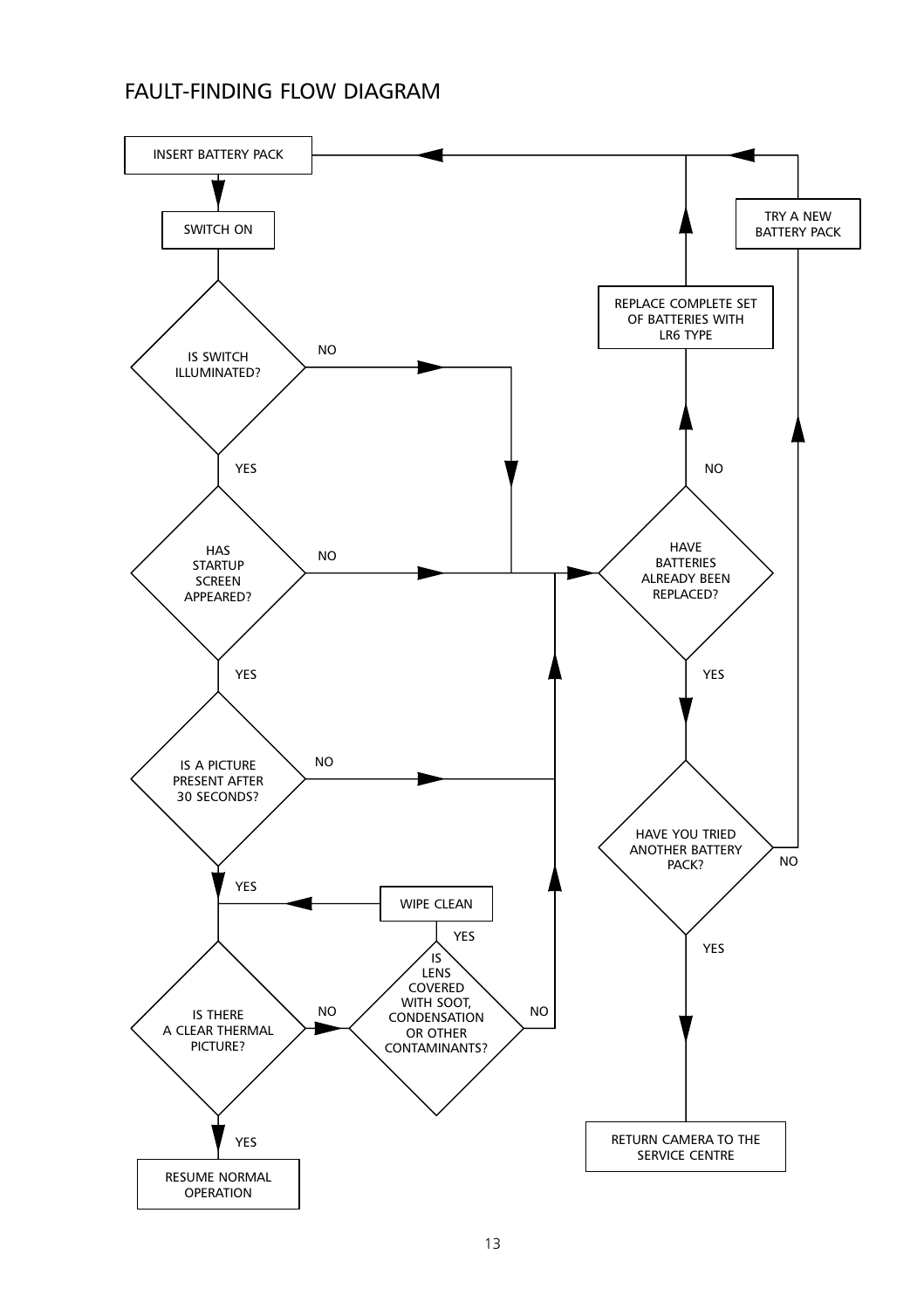Reference numbers refer to the sections below on how to fit these parts.

If any damage beyond these parts occurs please return the camera to Marconi Applied Technologies or an authorised repair centre. Any attempt at repair by unauthorised personnel may cause serious damage and will invalidate the warranty.

#### 1.5.4 Sidestraps (DAS532948AA)

These are retained by two screws on each side. Once these screws are undone the straps may be lifted off. The replacement pair contains all new parts required. The old strap and screws can be discarded. Replacement is the reverse of removal.

#### 1.5.5 Heat Insulating Muff (DAS532951BA)

This is supplied as one piece including insulation and BNC cover. Also included in the kit is the secondary lens seal.

First remove the sidestraps as per 1.5.4. The muff can be spread at the rear and pulled forward and upward off the main camera.

If required the secondary lens seal can now be replaced. This simply pulls off the camera. To replace, align the tabs with the slots in the main casing and press home, moving progressively round the lens.

Replacement of the heat insulating muff is simply the reverse of removal.

Note: Cameras fitted with temperature measurement require a different outer cover with holes for the sensors (DAS548088AA).

#### 1.5.6 Neckstrap (DAS532982AA)

This is removed simply by undoing the karabiner attaching it to the camera. If any part of the neckstrap is damaged it should be replaced as a complete assembly.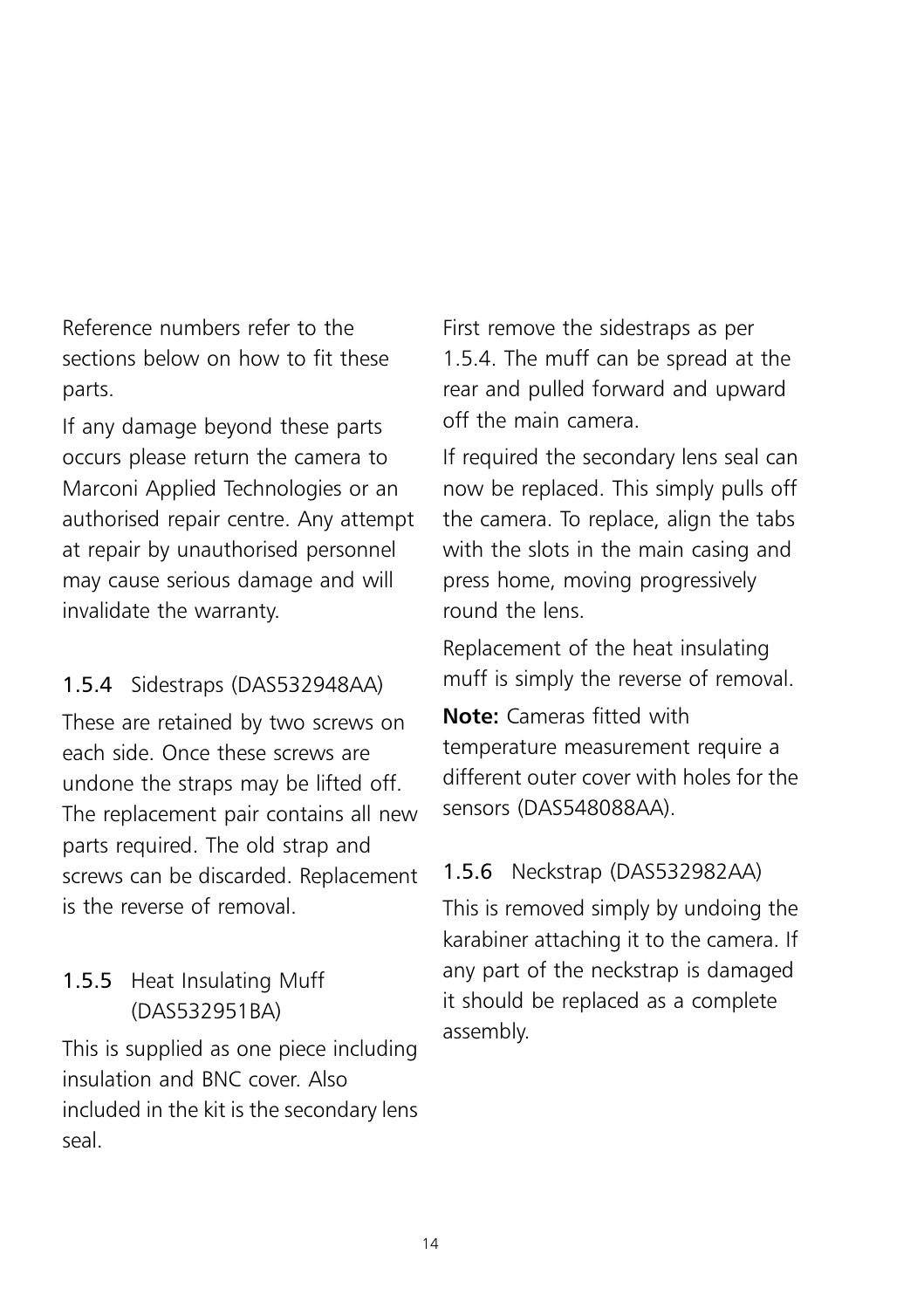#### 1.5.7 Visor (DPP532448AA)

This flexible part clips tightly over a flange at the rear of the camera. It is removed by pulling backward the material near the flange. The visor will detach from the camera. To fit the new part place the cutout on the visor over the flange at the top of the camera, pull it over one top corner. Now pull the visor over firstly the second top corner and then the two lower corners.

### 1.5.8 Battery Pack (DAS532398AA)

Spare primary cell packs are available.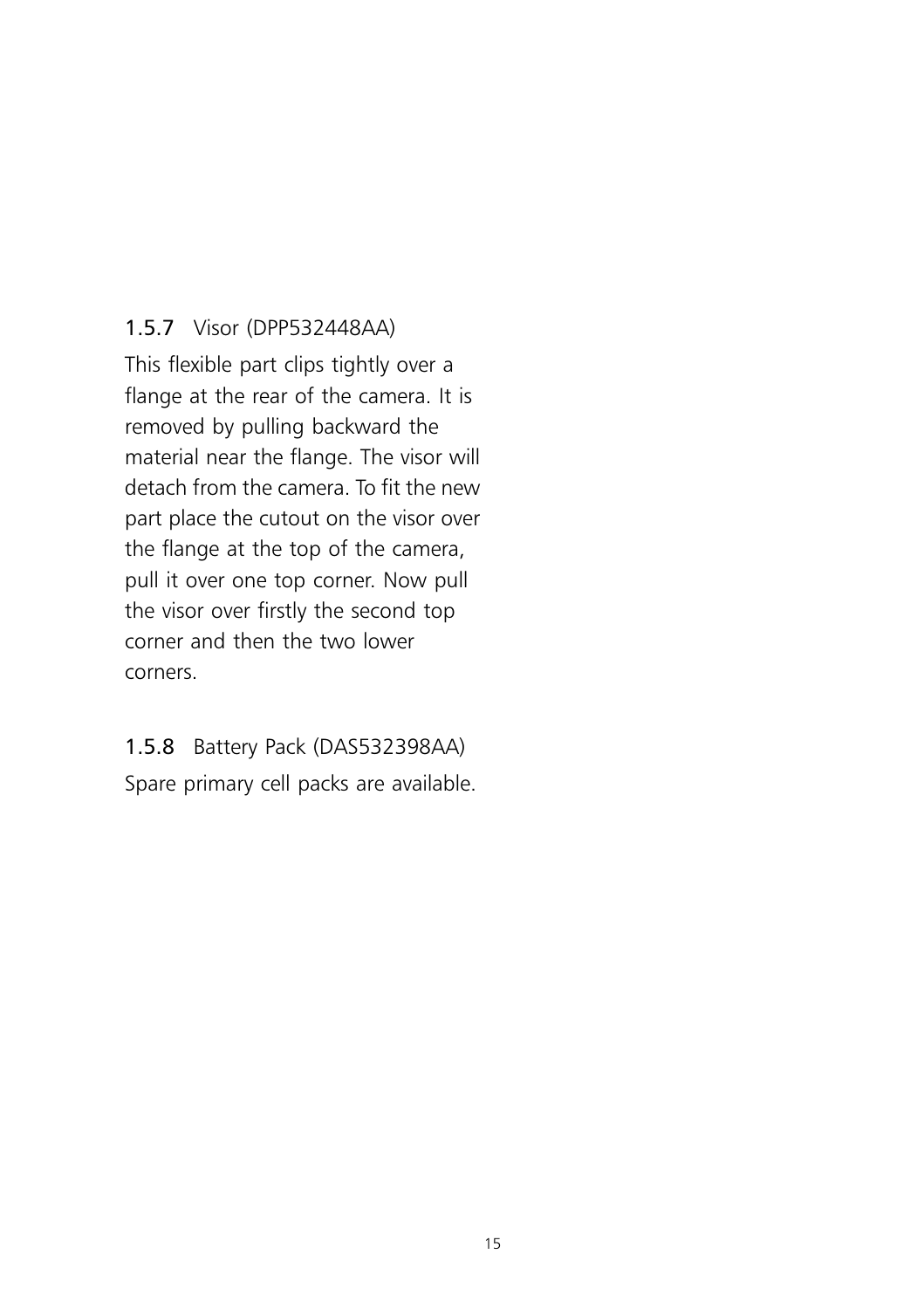#### 1.6 SPECIFICATION

| Dimensions 30 x 29 x 12 cm (W x H x D) nominal                                                                                                                                                                                                                      |
|---------------------------------------------------------------------------------------------------------------------------------------------------------------------------------------------------------------------------------------------------------------------|
| Weight 2.2 kg nominal (excluding batteries)                                                                                                                                                                                                                         |
| Power supply 8 primary batteries type LR6 or NiMH<br>rechargeable pack                                                                                                                                                                                              |
| Power consumption 4.5 W nominal (dependent<br>on ambient temperature)                                                                                                                                                                                               |
| Battery status indicator and a subset of the status of the status of the status of the status of the status of                                                                                                                                                      |
| Battery life 120 minutes typical<br>continuous operation                                                                                                                                                                                                            |
| Field of view Bi-ocular, 50° horizontal                                                                                                                                                                                                                             |
|                                                                                                                                                                                                                                                                     |
| Optics Germanium lens f/1.0 for infrared,<br>8 to 14 µm, automatic aperture                                                                                                                                                                                         |
| Carrying mode In readiness by neckstrap. In use by grip or<br>adjustable sidestrap                                                                                                                                                                                  |
| Operation One button with indicator light                                                                                                                                                                                                                           |
| Depth of field One to thirty metres                                                                                                                                                                                                                                 |
| Visual performance Visibility is not impaired by smoke, water<br>vapour, water spray or darkness but is<br>obstructed by stone, glass, snow, ice and<br>most plastics. An image builds up when<br>surfaces have a temperature difference of<br>greater than 0.1 °C. |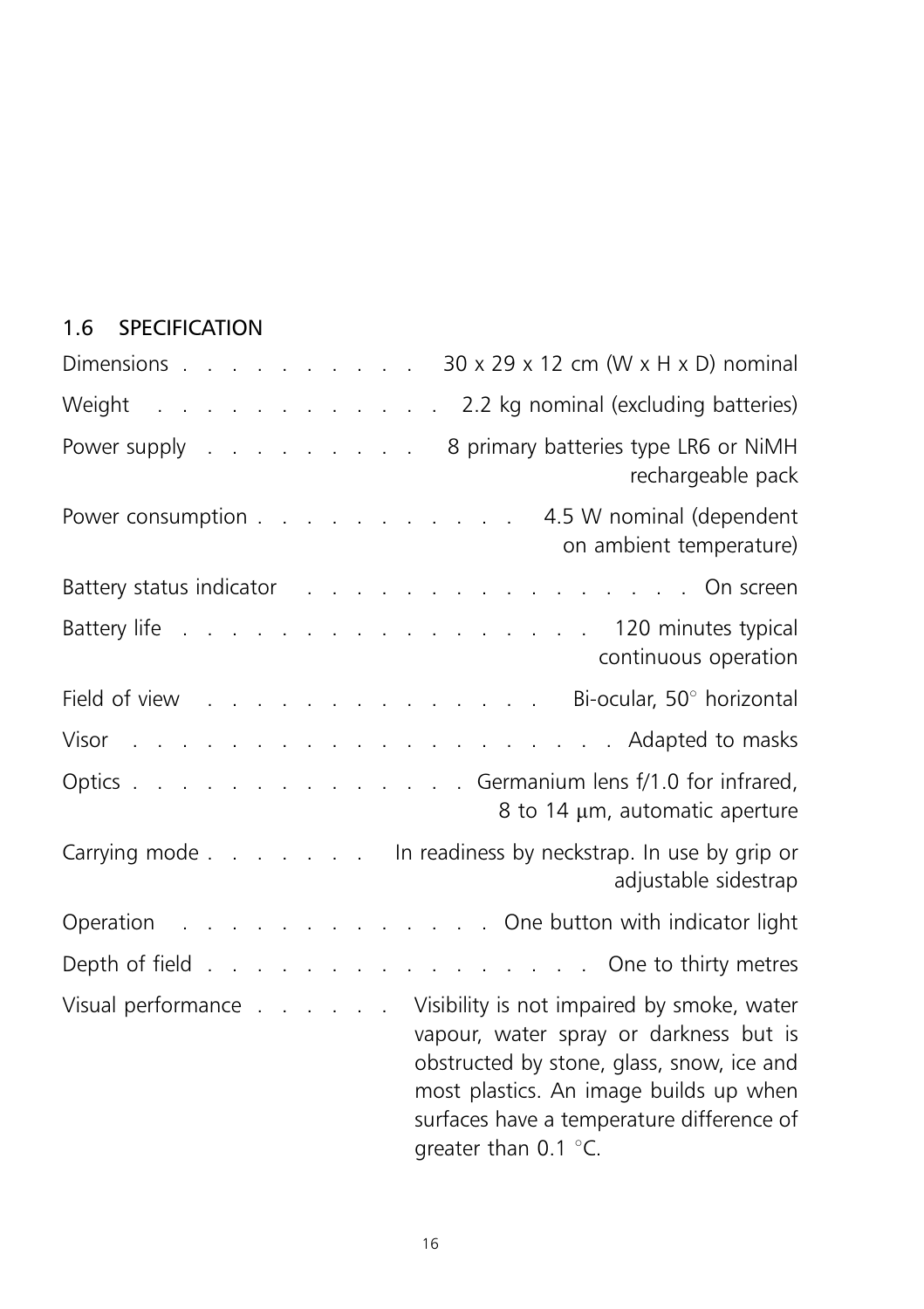| Objects with increasing           |                                                                                                                                                                                                       |
|-----------------------------------|-------------------------------------------------------------------------------------------------------------------------------------------------------------------------------------------------------|
| temperature.<br><b>Contractor</b> | The more an object is heated the<br>brighter its image, i.e. a man near<br>a fire appears darker than the fire.                                                                                       |
| High temperature tolerance        | The camera is designed to have a<br>temperature tolerance greater<br>than that of the firefighter, e.g.<br>80 °C maximum one hour<br>150 °C maximum 15 minutes<br>See also section 1.3.2.             |
| Low operating temperature         | Normal batteries minimum 5 °C<br>Rechargeable batteries $-10$ °C                                                                                                                                      |
| Storage temperature.              | $-10$ to $+50$ °C                                                                                                                                                                                     |
| Sealing .                         | . . Dust and water proof to EN 60529,<br>class IP67                                                                                                                                                   |
| EMC.                              | As directive 89/336/EEC                                                                                                                                                                               |
| Mechanical stability .            | . . Tested against shock and vibration                                                                                                                                                                |
|                                   | Video output Connector for BNC plug (sealed by rubber<br>cap). Connection cable 75 $\Omega$ coaxial for<br>recorder or monitor. The unit will support<br>up to 100 metres of video cable.             |
| Storage.                          | Carrying case for camera, neckstrap,<br>spare battery pack and user manual                                                                                                                            |
| Service                           | . Periodic service is not required. High temperature<br>insulation, visor and sidestrap exchangeable by<br>user. Repairs must only be made by the<br>manufacturer or authorised local service centre. |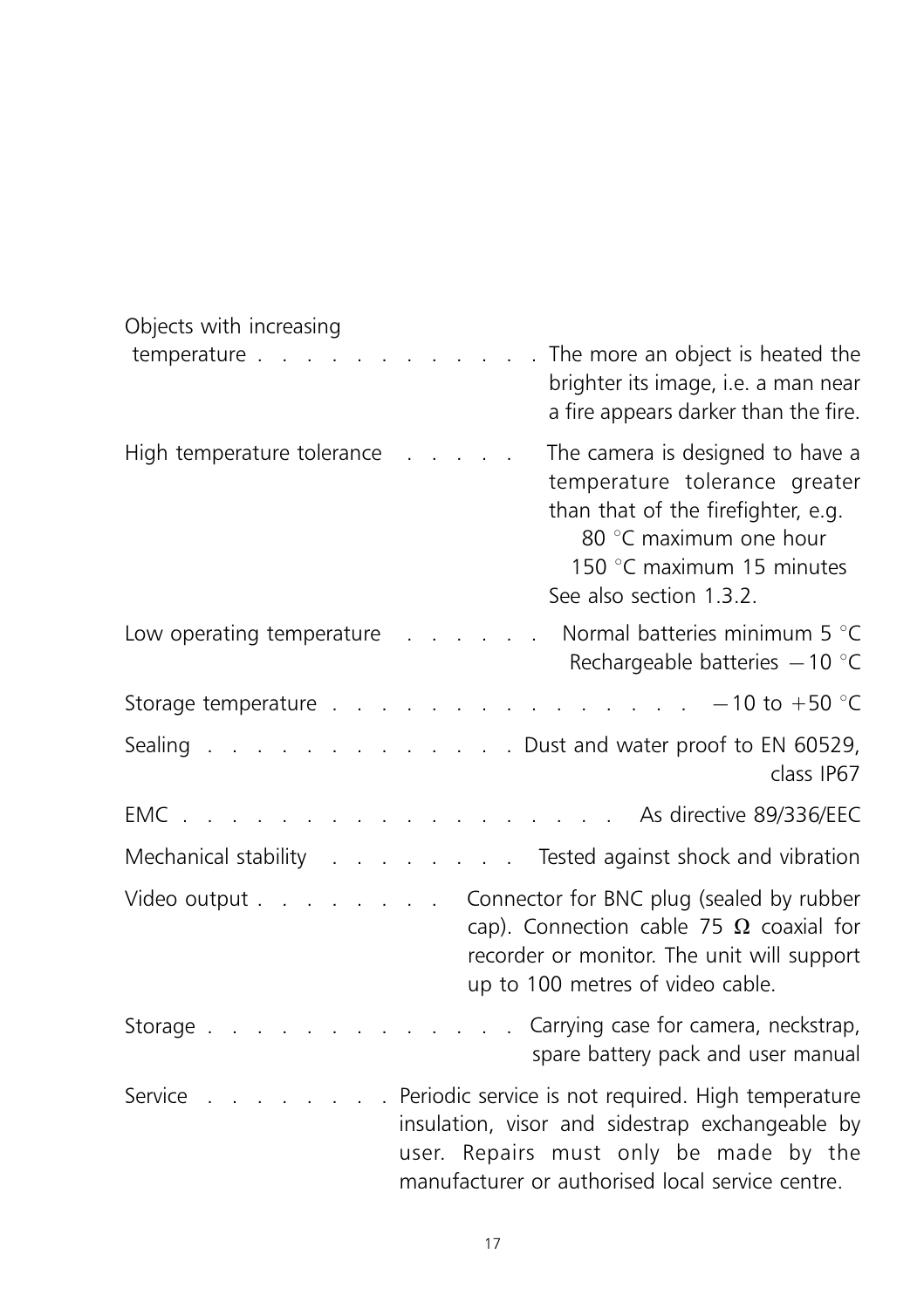#### 1.7 TEMPERATURE MEASUREMENT (Optional, designated as /TP)

The addition of two sensors to the Argus 2 camera allows the operator to view the average scene temperature (within a defined area) and the ambient air temperature. The temperatures are displayed as an overlay on the camera video at the bottom right hand side of the picture. This system is intended to give the operator the ability to detect possible hazards such as hot gas bottles or tanks and a warning of high air temperatures.

#### 1.7.1 Spot Temperature  $\Box$

Measurement is by means of a pyrometer mounted inside the camera case and viewing the scene through an aperture in the outer cover. The sensor is protected from heat and moisture as are the other camera electronics. The sensor displays the average scene temperature within the sample window, which appears as a digital readout at the bottom of the display. The camera can be configured to give a reading in degrees C or degrees F, specified at time of ordering.





TEMP

SAMPLE WINDOW AMBIENT **TFMP**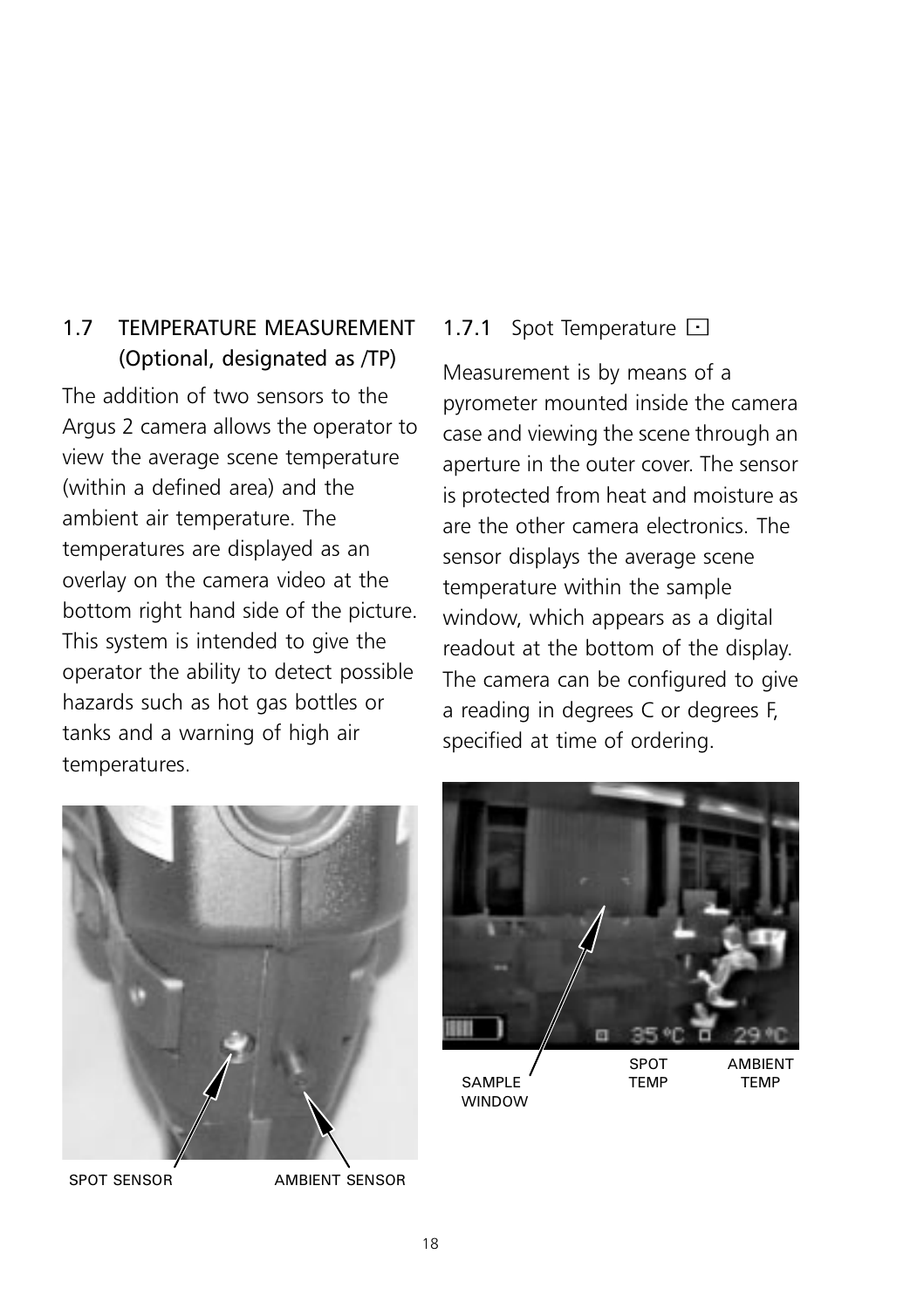Scene temperatures between 0 °C (32  $\degree$ F) and 500  $\degree$ C (932  $\degree$ F) can be displayed. If the temperature lies outside this range  $a > or <$  symbol appears before the reading indicating that it is outside the possible range. Note that if the object in the scene does not fully fill the sample window then a false reading may be obtained. Care should be taken not to cover up the sensor window (with a hand for example) when using this system.

#### 1.7.2 Ambient Temperature  $\Box$

The ambient temperature sensor plugs into the RS 232 computer test point on the front of the camera and the ambient temperature is displayed on the video as for the scene temperature above. The range for ambient temperature measurement is  $0^{\circ}C$ (32  $\degree$ F) to 150  $\degree$ C (302  $\degree$ F). If ambient temperature measurement is not required the sensor can be unplugged and the readout display will automatically be removed from the video.

#### Specification

Range . . spot/scene temperature  $0 °C$  to 500  $°C$ (32 °F to 932 °F) Ambient . . . .  $0^{\circ}$ C to 150 °C (32 $\degree$ F to 302 $\degree$ F) Accuracy: spot (see note)  $. +2 \degree$ C or  $+ 2\%$ (whichever is the greater) ambient . . .  $+2$  °C or  $+5\%$ (whichever is the greater) Power consumption . . negligible This option has no significant effect on the battery life of the camera.

Note the sensor assumes that the object in the scene has an emissivity of 0.95. The readings may be inaccurate when viewing shiny metal or glass objects.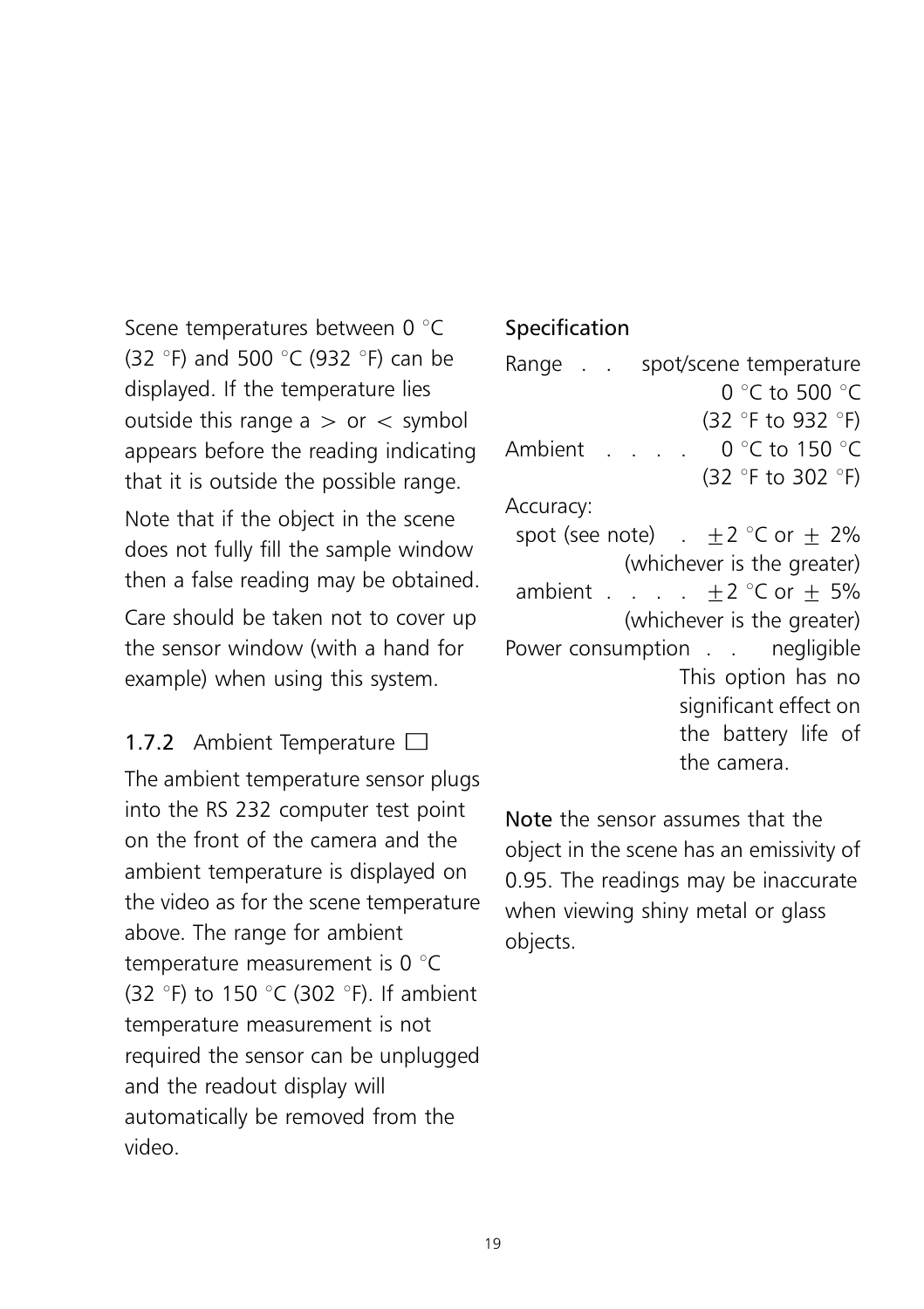# 2 Charger and Batteries

#### 2.1 GETTING STARTED: Connecting Power to the Charger

The charger is powered from the AC mains supply. When powered with no pack inserted, the STATUS indicator will show green. The charger may be left powered continuously.

2.1.1 To Power from an AC Supply Connect the AC supply lead to the AC mains input socket on the rear panel of the charger (see below).

Connect the AC supply lead to a mains supply of the voltage specified on the rear panel.

### $\Lambda$  CAUTION

Charger type DAS546180AA is for operation on 100/120 V, 60 Hz mains supplies.

Charger type DAS546180BA is for operation on 200/240 V, 50 Hz mains supplies.

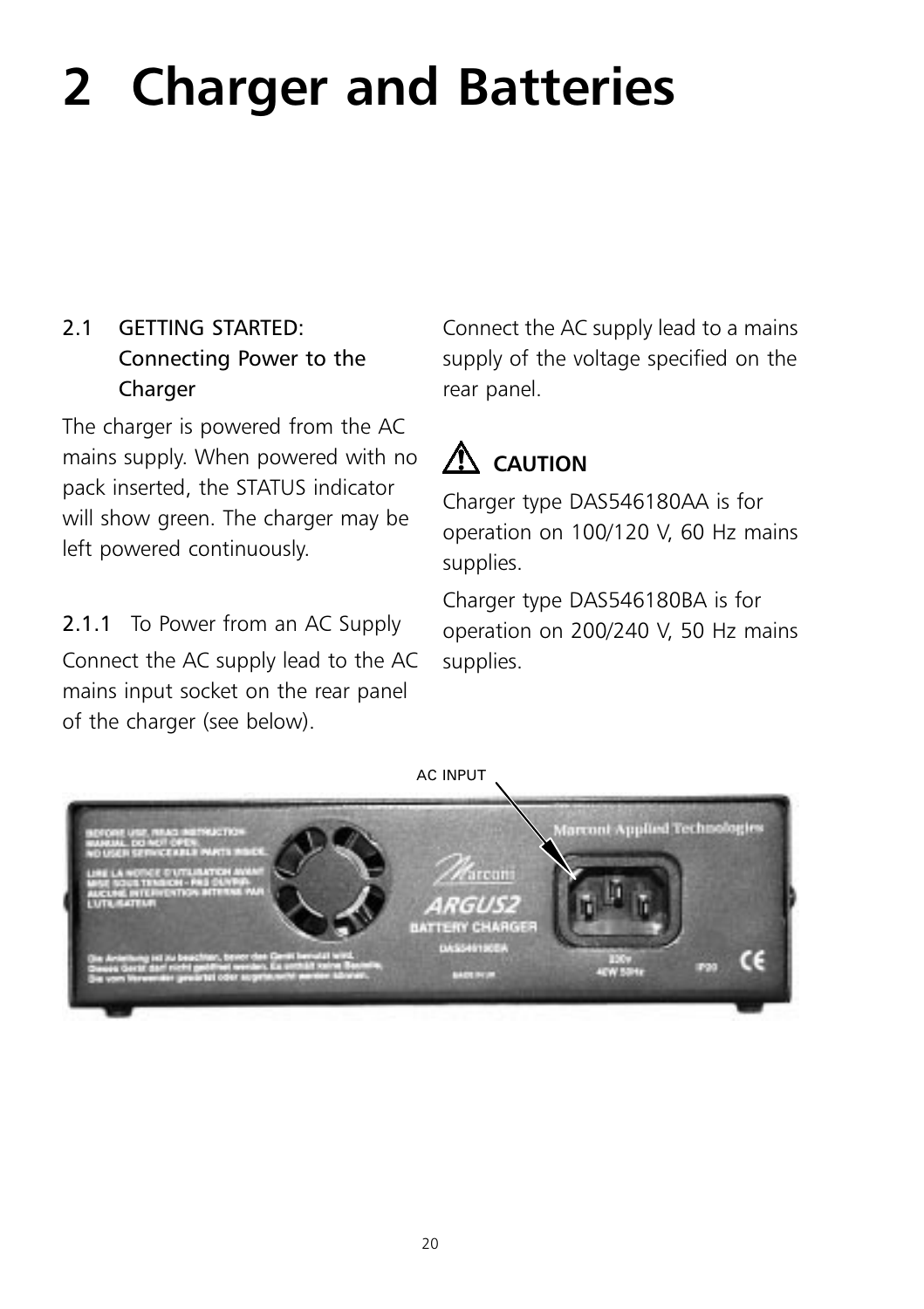#### 2.2 OPERATION of the CHARGER

| <b>DISCHARGING</b>             |                      | <b>STATUS INDICATOR</b>             | <b>CHARGE BARGRAPH</b>                                                   |  |
|--------------------------------|----------------------|-------------------------------------|--------------------------------------------------------------------------|--|
| <b>INDICATOR</b>               |                      | <b>CHARGING INDICATOR</b>           | <b>PACK SLOT</b>                                                         |  |
|                                | <b>HARGED</b>        | RGUS2 - INTELLIGENT CHARGING SYSTEM |                                                                          |  |
| <b>DISCHARGE BUTTON</b>        |                      | <b>CHARGED INDICATOR</b>            |                                                                          |  |
| Indicator Description<br>2.2.1 |                      |                                     |                                                                          |  |
| <b>STATUS</b>                  | <b>GREEN</b><br>RED. | and the contract of the contract of | ready for use<br>. pack is outside normal<br>operating temperature range |  |
| <b>DISCHARGING</b>             | <b>YELLOW</b>        |                                     | any remaining charge in the pack<br>is removed to allow optimum recharge |  |
| <b>CHARGING</b>                | YELLOW               |                                     | pack under charge;<br>progress indicated by bargraph                     |  |
| <b>CHARGED</b>                 | <b>GREEN</b>         |                                     | pack has completed fast charge<br>and entered trickle charge mode        |  |
|                                |                      |                                     |                                                                          |  |

The bargraph indicator to the left of the pack entry slot shows the charge state of the pack.

Note: Packs should only be inserted into the charger when the STATUS indicator is green and all other

indicators are unlit. This may be up to 30 seconds after the removal of the previous pack.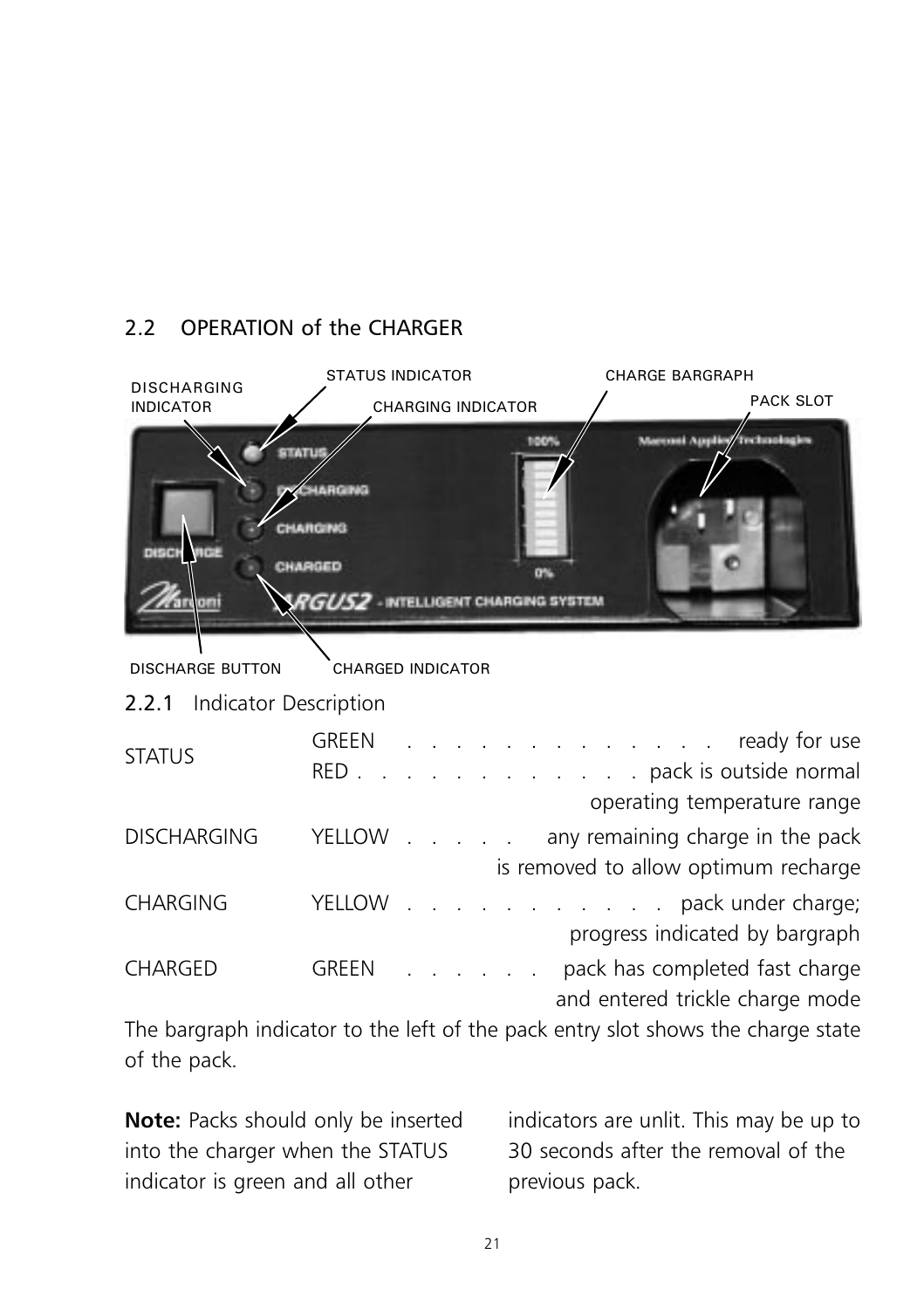#### 2.2.2 Operation (Normal)

Connect power to the charger as described in section 2.1.1. Wait for the STATUS indicator to show green. Insert a pack into the front panel slot, contact end first. The CHARGING indicator will illuminate showing the charger has entered the fast-charge mode. The charge bargraph will indicate the amount of charge present.

When the fast-charge mode is completed the CHARGING indicator will extinguish and the CHARGED indicator will illuminate, showing the trickle charge mode has started. This mode will top up the battery to full capacity.

The charge bargraph will indicate 100% when the pack is fully charged. A pack may be removed from the charger at any time. The available charge will be proportional to that indicated on the charge bargraph.

It is recommended that the packs are left in the charger for 2 hours after the CHARGED light has illuminated, to allow them to achieve full charge

capacity. A pack may safely be left in the powered charger indefinitely.

**CAUTION** Do not leave a pack in the charger with no power applied for long periods; this may deeply discharge the pack and cause loss of cell capacity.

#### 2.2.3 Operation (Discharge before Charge)

(For pack electronics re-calibration)

Connect power to the charger as described in section 2.1.1. Wait for the STATUS indicator to show green. Depress the DISCHARGE button before inserting the pack. The DISCHARGING indicator will illuminate showing the charger has entered the discharge mode. Release the DISCHARGE button. The charge bargraph will show the amount of charge present.

When the pack has been discharged the charger will switch automatically to fast charge mode. Operation will then be as described in section 2.2.2 above.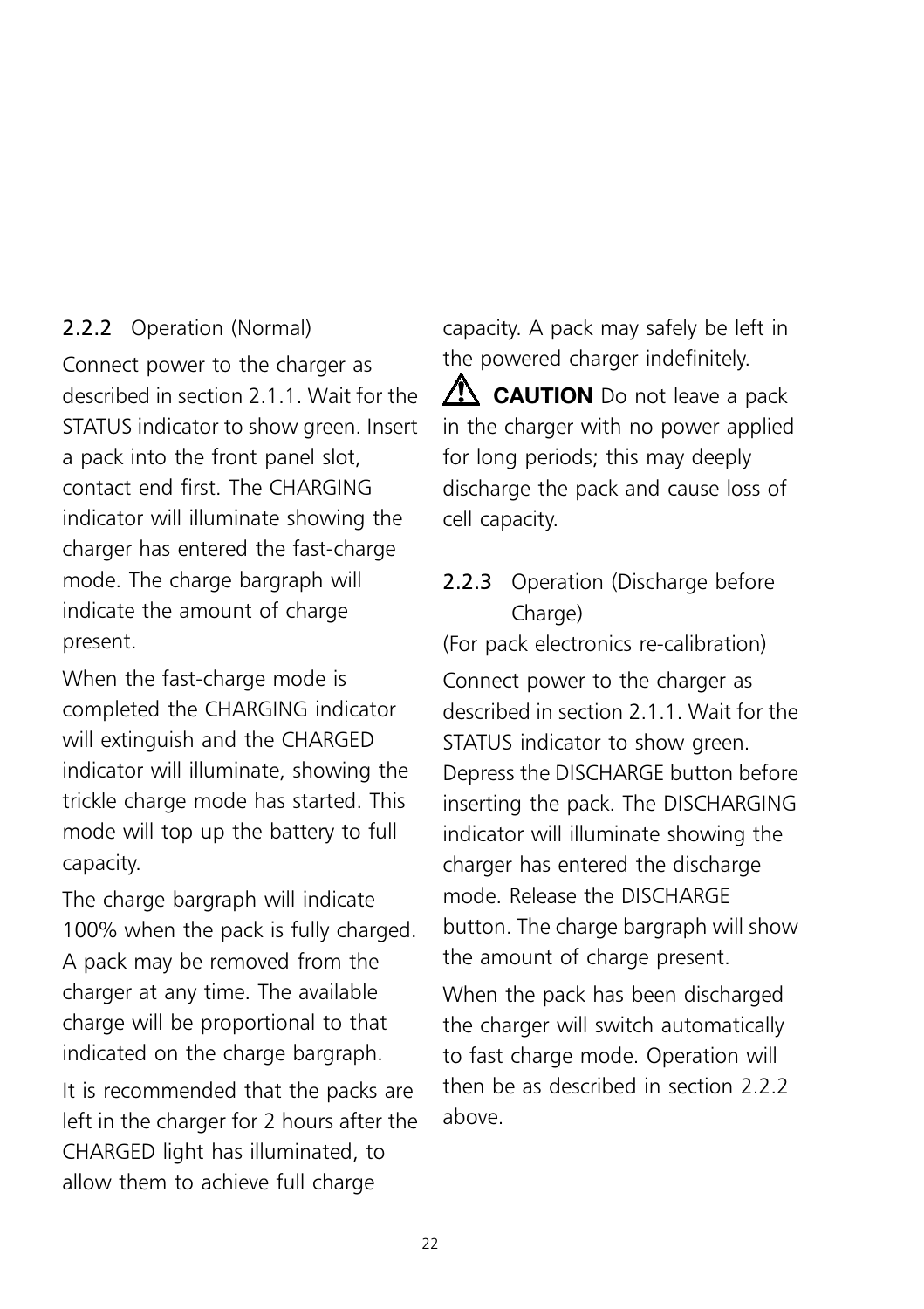#### 2.3 ADDITIONAL OPERATING **NOTES**

#### 2.3.1 Conditioning New Packs or Packs from Storage

New packs and packs which have been unused for several weeks may be in a state of deep discharge. In this state upon charging, the CHARGED indicator will illuminate before the bargraph shows 90%. The pack will need conditioning as follows:

1) Remove the pack from the charger. When the CHARGED indicator extinguishes, re-insert the pack into the charger. The charger will enter the fast-charge mode.

2) If the CHARGED indicator illuminates with less than 90% indicated on the charge bargraph, leave the pack in the charger for at least two hours then remove the pack from the charger. When the CHARGED indicator extinguishes, re-insert the pack into the charger. The pack should now fast charge to 100% as normal.

Note: In extreme cases it may be necessary to repeat the conditioning.

#### 2.3.2 Shelf Life

The pack self-discharge consumes up to 2% of full charge per day. Packs stored off-charge will still run a camera for 1 hour after two weeks storage.

The charger's maintenance mode ensures that packs remain fully charged. It is recommended that packs are stored on charge, or routinely charged-up.

The shelf life of charged packs is maximised by storage between 10 and 25  $\degree$ C.

#### 2.3.3 Memory Effects

The charger is designed to counteract 'memory' effects in the pack by using a pulse charging system to condition the pack while charging. There is no need for a regular dischargebefore-charge routine. The discharge before charge function is intended for occasional use to recalibrate the inpack intelligence (see section 2.3.5).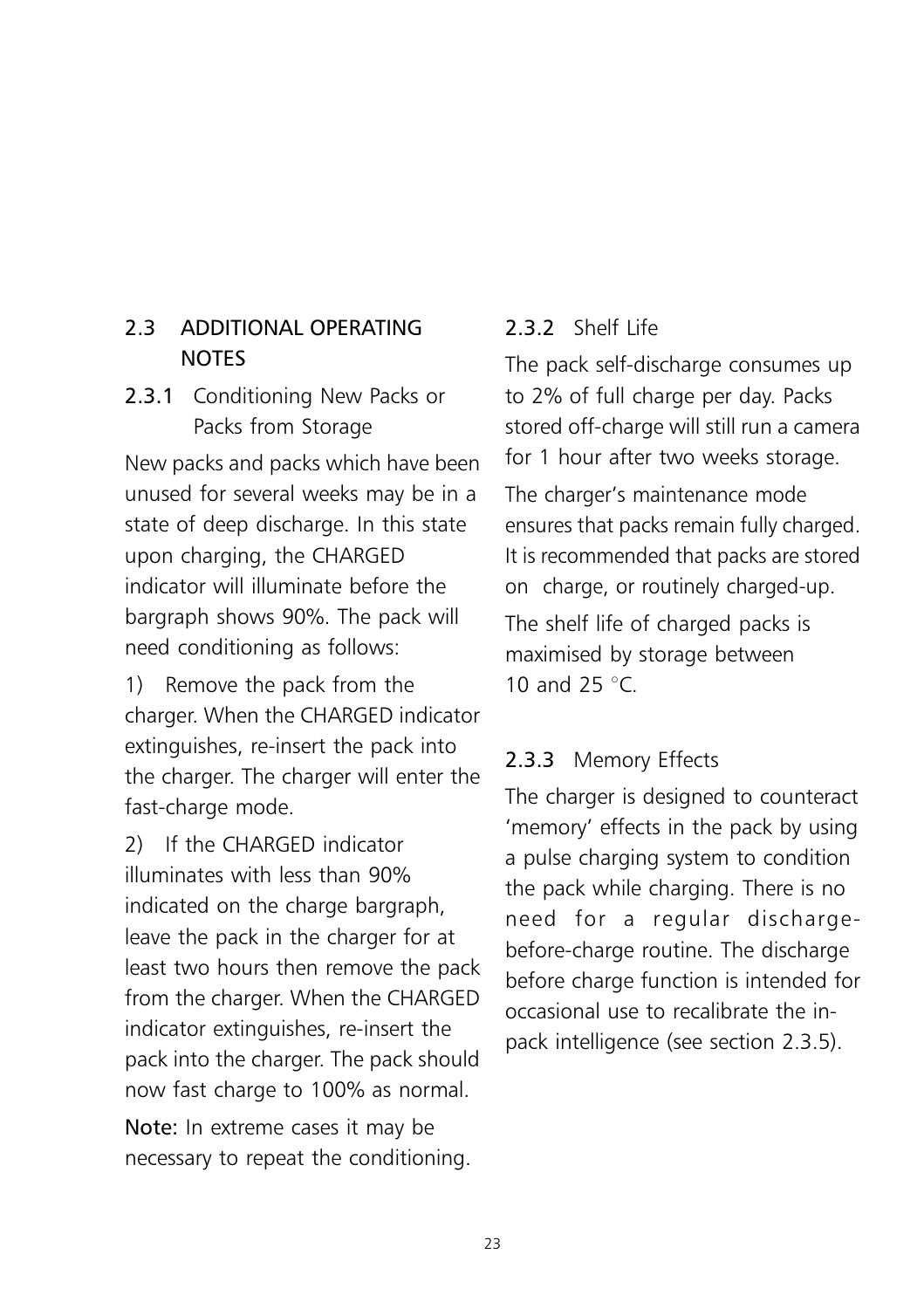#### 2.3.4 Temperature Range for Charging

If the temperature is below 10 $\degree$ C, the charger will automatically reduce the rate of charge to avoid cell damage; the STATUS indicator will show red, the CHARGING indicator will illuminate and charging will continue at the lower rate. Normal fast charging will automatically resume when the pack temperature exceeds 10  $^{\circ}$ C.

When using the discharge before charge mode below 10 $\degree$ C, the fast charging mode is not entered until the pack temperature exceeds 10 $\degree$ C.

The charger has a safety cut-out, which will operate if the pack temperature rises above 45  $\degree$ C. In this case the charger will not charge and the STATUS indicator will show red. No indicators or functions operate in this state. The pack should be removed and the charger power supply momentarily disconnected to reset it.

#### 2.3.5 Re-calibrating the 'In-pack Intelligence'

In normal use the 'in-pack intelligence' automatically re-calibrates the full capacity of the pack whenever it receives a full discharge.

If the battery pack is often used for short periods and never fully discharged the accuracy of the battery status display in the camera will reduce.

If it is suspected that there is any inaccuracy in the bargraph display, recalibrate the pack by using the discharge before charge function as described in section 2.2.3.

It is recommended that this procedure is carried out on each pack at least once per month, to re-calibrate the pack electronics.

Note: A reduced charge capacity may have arisen as a consequence of ageing or damage within the pack.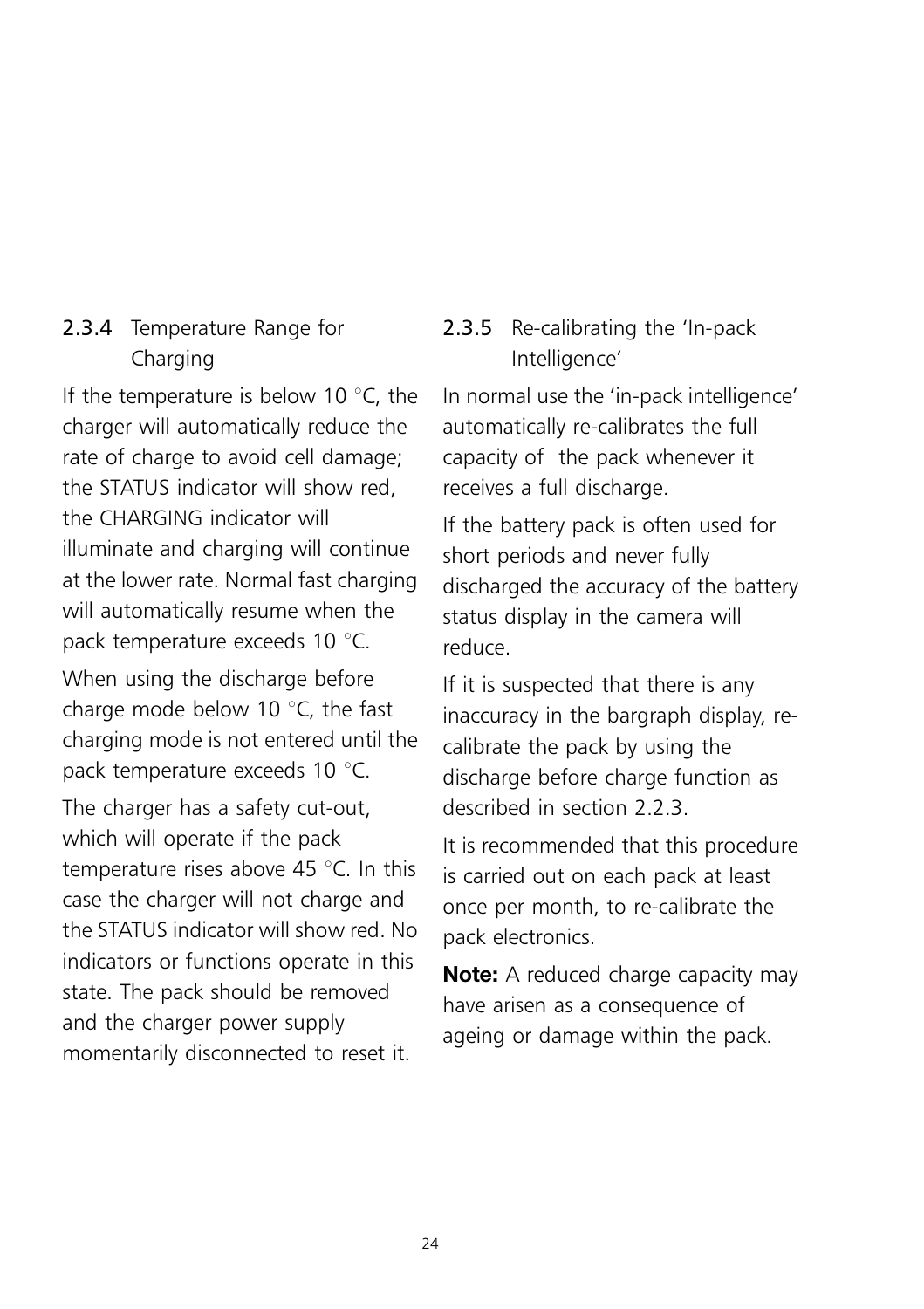| 2.3.6                                      | Normal Indications                                                       |                                                                               |
|--------------------------------------------|--------------------------------------------------------------------------|-------------------------------------------------------------------------------|
| $\otimes$<br>$\otimes$<br>$\tilde{\infty}$ | <b>STATUS</b><br><b>DISCHARGING</b><br><b>CHARGING</b><br><b>CHARGED</b> | The charger is ready to accept a battery pack.                                |
| $\otimes$<br>$\times$                      | <b>STATUS</b><br><b>DISCHARGING</b><br><b>CHARGING</b><br><b>CHARGED</b> | The charger is discharging the pack.                                          |
| $\otimes$<br>R                             | <b>STATUS</b><br><b>DISCHARGING</b><br><b>CHARGING</b><br><b>CHARGED</b> | The charger is charging the pack.                                             |
| $\otimes$<br>$\otimes$                     | <b>STATUS</b><br><b>DISCHARGING</b><br><b>CHARGING</b><br><b>CHARGED</b> | The charger has completed the fast charge and<br>entered trickle charge mode. |

Other indications may appear briefly as the charger changes between these states.

 $\bigotimes$  = INDICATOR OFF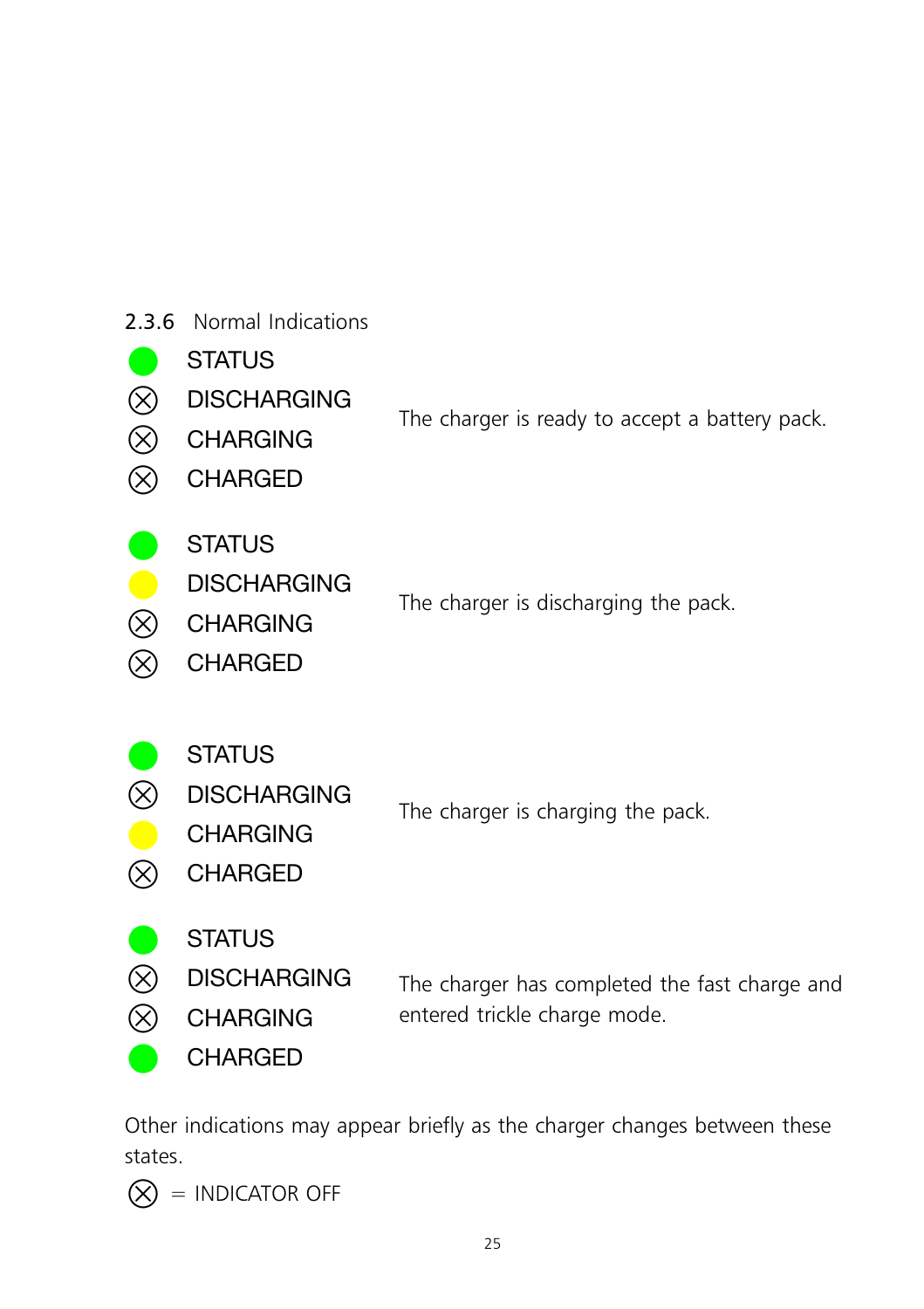|  | 2.3.7 Other Indications |
|--|-------------------------|
|  |                         |

| $\otimes$<br>$\otimes$<br>$\circledS$               | <b>STATUS</b><br><b>DISCHARGING</b><br><b>CHARGING</b><br><b>CHARGED</b> | (No battery pack inserted)<br>The charger is outside the normal charging<br>temperature range.                                                                                                                                 |
|-----------------------------------------------------|--------------------------------------------------------------------------|--------------------------------------------------------------------------------------------------------------------------------------------------------------------------------------------------------------------------------|
| 0<br>$\overline{\otimes}$<br>$\otimes$<br>$\otimes$ | <b>STATUS</b><br><b>DISCHARGING</b><br><b>CHARGING</b><br><b>CHARGED</b> | (Battery pack present)<br>The charger/pack is too hot. Remove pack and<br>disconnect power until the charger/pack has<br>cooled down. The bargraph reading is not<br>accurate in this state.                                   |
| $\bullet$<br>$\otimes$<br>$\otimes$                 | <b>STATUS</b><br><b>DISCHARGING</b><br><b>CHARGING</b><br><b>CHARGED</b> | The charger is discharging the pack and it is cold.                                                                                                                                                                            |
| D<br>$\bigotimes$<br>$\blacksquare$<br>$\otimes$    | <b>STATUS</b><br><b>DISCHARGING</b><br><b>CHARGING</b><br><b>CHARGED</b> | The charger is charging the pack slowly because it<br>is cold.                                                                                                                                                                 |
| $\bigotimes$<br>$\otimes$                           | <b>STATUS</b><br><b>DISCHARGING</b><br><b>CHARGING</b><br><b>CHARGED</b> | (Full bargraph) The charger has charged the pack<br>and it is cold.<br>(Empty bargraph) The charger has discharged the<br>pack but it is too cold to charge. Normal charging<br>resumes when the temperature is within limits. |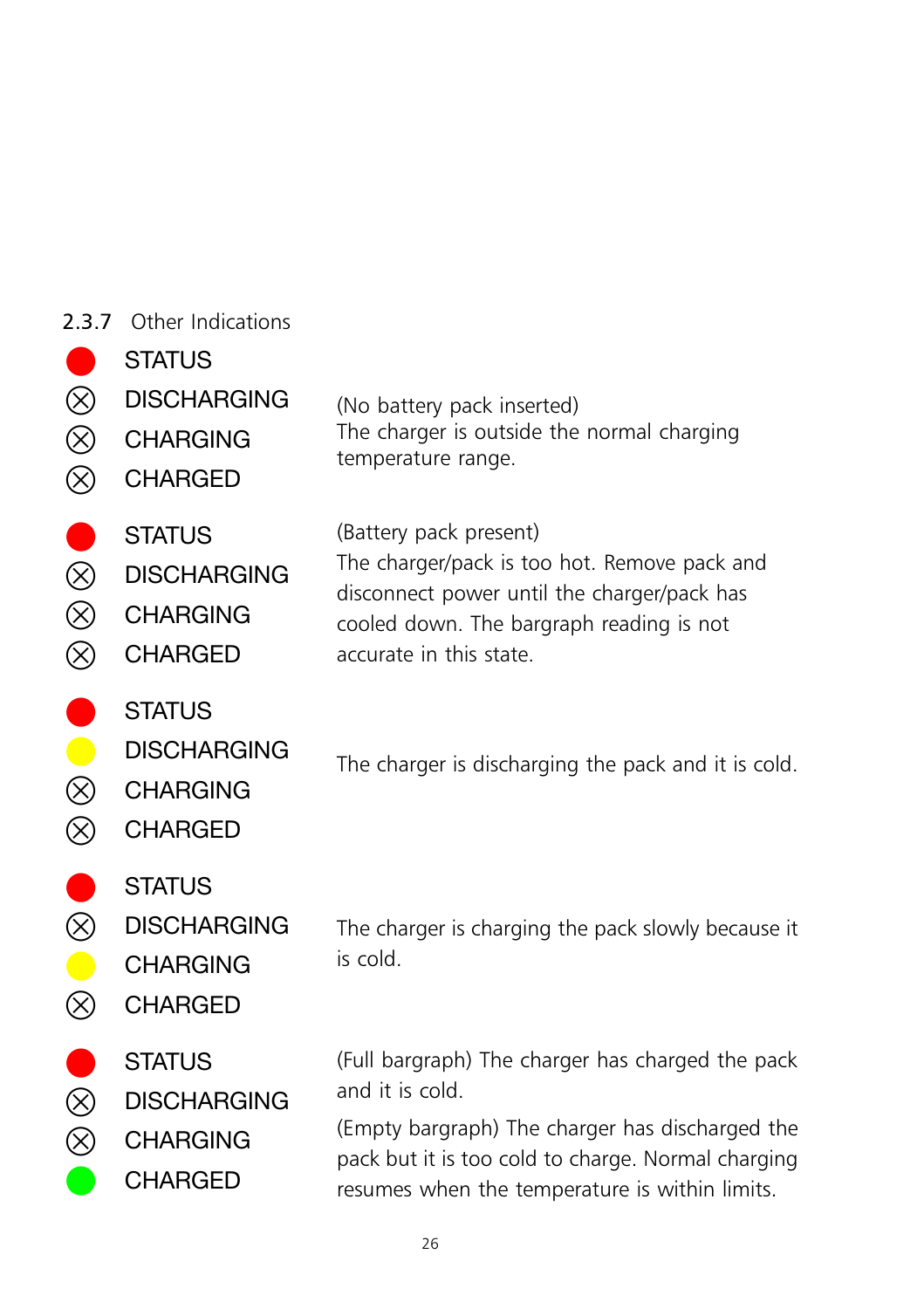#### 2.4 PROBLEM SOLVING

| Problem                                                               | Cause                                                | <b>Action</b>                                                                                                                     |
|-----------------------------------------------------------------------|------------------------------------------------------|-----------------------------------------------------------------------------------------------------------------------------------|
| No indicators lit                                                     | No power                                             | Check connections and fuses. If<br>the problem persists return the<br>charger to the supplier                                     |
| Only green<br>STATUS light<br>when pack<br>inserted                   | Pack not<br>connected                                | Remove and reinsert the pack.<br>If the problem persists return<br>the pack to the supplier                                       |
| <b>CHARGED</b> state<br>reached without<br>full battery<br>indication | Pack was in deep<br>discharge state                  | Condition the pack as<br>described in section 2.3.1. If<br>unsuccessful, recalibrate the<br>pack as described in section<br>2.3.5 |
| Peak charge<br>indication<br>appears<br>inaccurate                    | In-pack<br>Intelligence<br>requires<br>recalibration | Recalibrate the pack as<br>described in section 2.3.5                                                                             |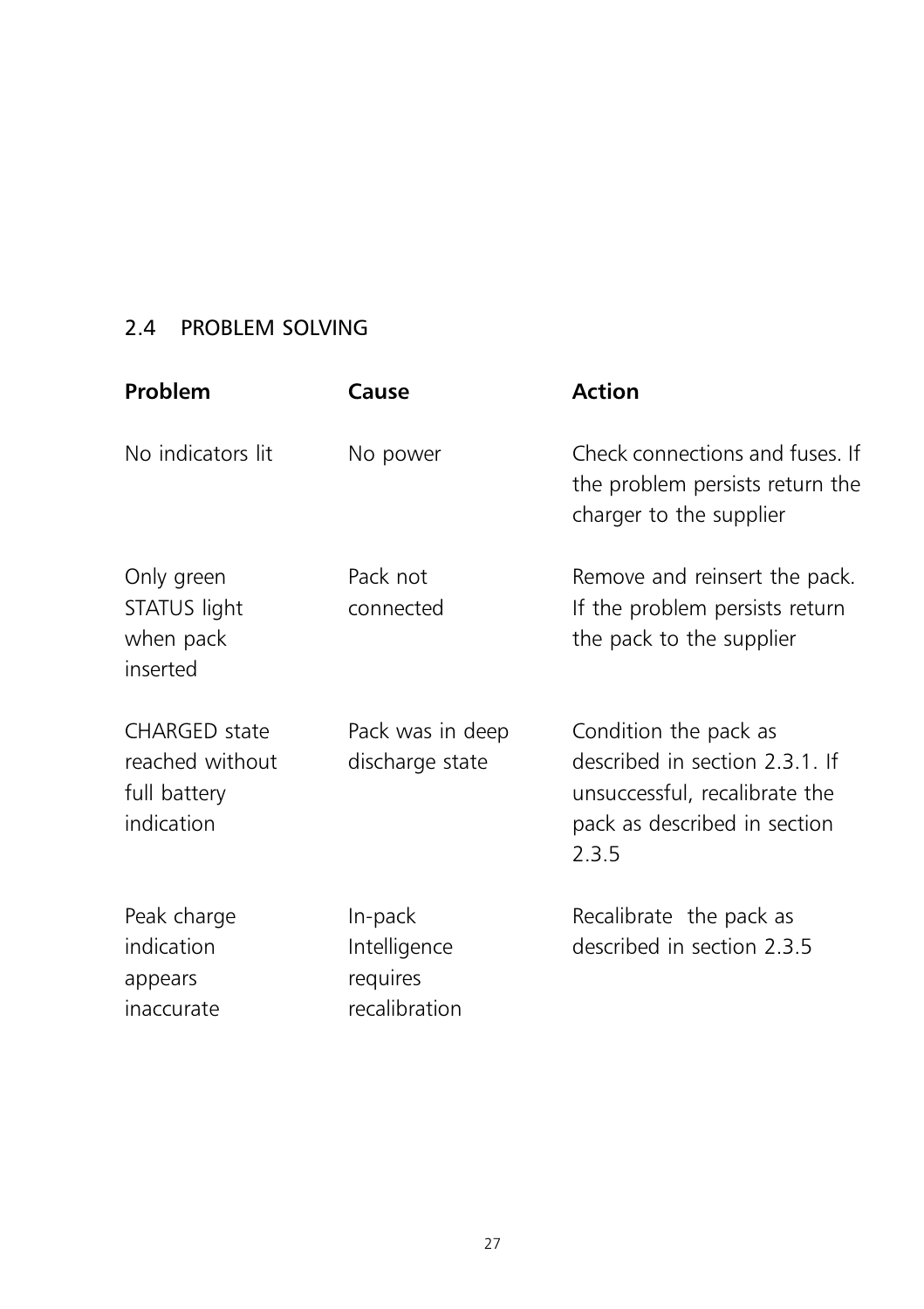#### 2.5 SPECIFICATIONS

| 2.5.1 Charger (DAS546180AA or BA)                      |  |                                                                           |  |  |  |  |  |
|--------------------------------------------------------|--|---------------------------------------------------------------------------|--|--|--|--|--|
| Description Fast charger for one ARGUS                 |  | Rechargeable Pack.                                                        |  |  |  |  |  |
| Power requirements:                                    |  |                                                                           |  |  |  |  |  |
|                                                        |  | DAS546180AA 100 to 120 V AC, 60 Hz, 40 W max                              |  |  |  |  |  |
|                                                        |  | DAS546180BA 200 to 240 V ac, 50 Hz, 40 W max                              |  |  |  |  |  |
| Width 180 mm nominal                                   |  |                                                                           |  |  |  |  |  |
| Height (including feet) 60 mm nominal                  |  |                                                                           |  |  |  |  |  |
| Depth 170 mm nominal                                   |  |                                                                           |  |  |  |  |  |
| Net weight 1.5 kg nominal                              |  |                                                                           |  |  |  |  |  |
| Temperature (operating) $\ldots$ $\ldots$ 0 to +40 °C  |  |                                                                           |  |  |  |  |  |
| Environmental sealing IP20                             |  |                                                                           |  |  |  |  |  |
| Electromagnetic compatibility EMC Directive 89/336/EEC |  |                                                                           |  |  |  |  |  |
|                                                        |  | Safety Low Voltage Directive 73/23/EEC,<br>BSEN60335 Part 1 and Part 2-29 |  |  |  |  |  |

For operation from a DC supply, the use of an appropriate DC to AC adaptor is recommended. Contact Marconi Applied Technologies for details if required.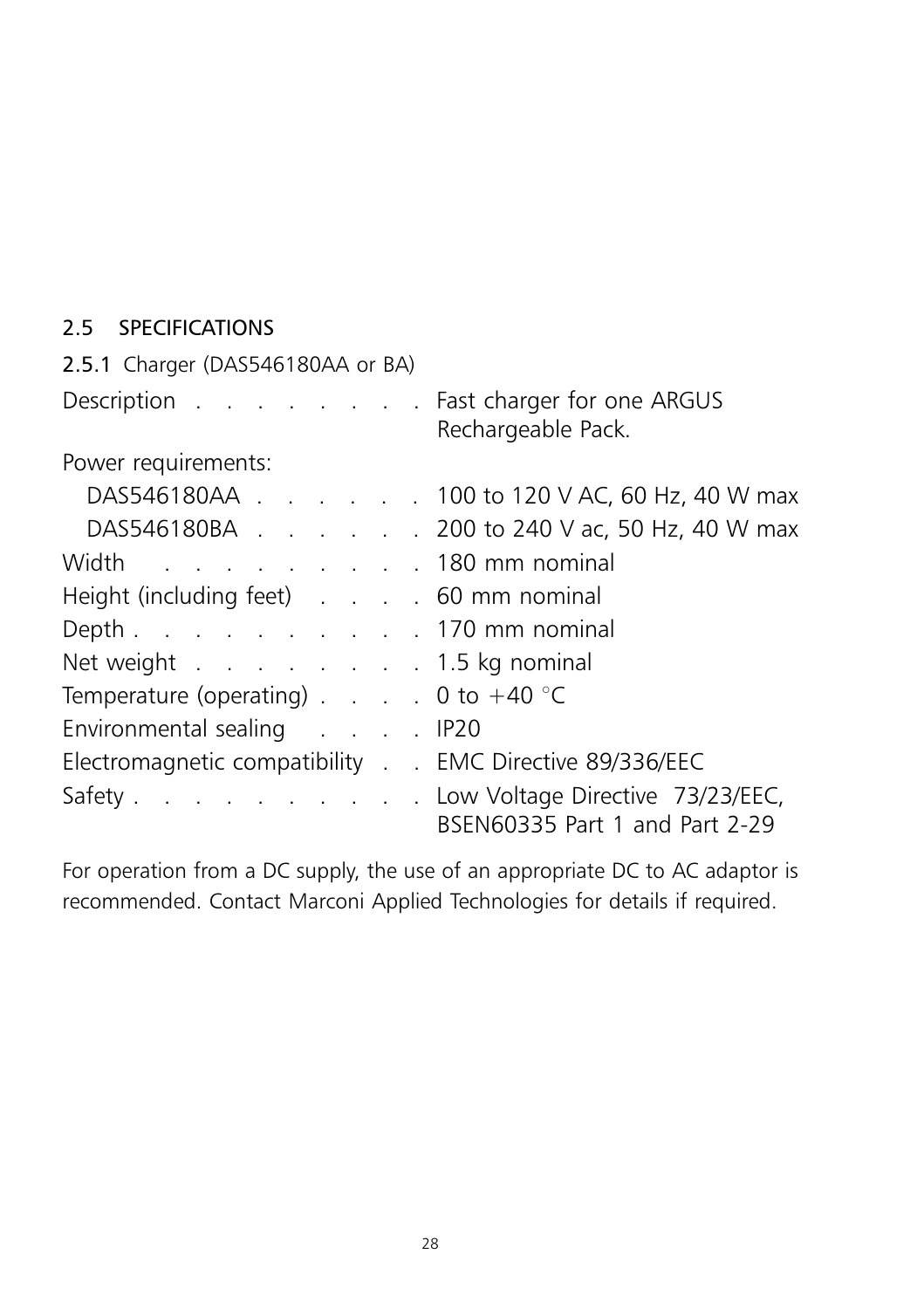| 2.5.2 PACK (DAS533206DA)                                                                                                                                                                                                       |  |  |  |  |                             |                                                                                                                                                                                                                                 |                                                                                                                            |
|--------------------------------------------------------------------------------------------------------------------------------------------------------------------------------------------------------------------------------|--|--|--|--|-----------------------------|---------------------------------------------------------------------------------------------------------------------------------------------------------------------------------------------------------------------------------|----------------------------------------------------------------------------------------------------------------------------|
| Description: Note that the set of the set of the set of the set of the set of the set of the set of the set of the set of the set of the set of the set of the set of the set of the set of the set of the set of the set of t |  |  |  |  | $\mathcal{L}^{\mathcal{L}}$ | A rechargeable Ni-MH pack for use<br>only with the Argus or Argus 2<br>Camera. The pack contains charge<br>management circuitry to indicate<br>charge status to the camera, and<br>has recoverable short-circuit<br>protection. |                                                                                                                            |
|                                                                                                                                                                                                                                |  |  |  |  |                             |                                                                                                                                                                                                                                 | Capacity 8 Ni-MH cells, IEC nominal capacity<br>1600 mAh                                                                   |
|                                                                                                                                                                                                                                |  |  |  |  |                             |                                                                                                                                                                                                                                 | Length 129 mm nominal                                                                                                      |
|                                                                                                                                                                                                                                |  |  |  |  |                             |                                                                                                                                                                                                                                 | Width 36 mm nominal                                                                                                        |
|                                                                                                                                                                                                                                |  |  |  |  |                             |                                                                                                                                                                                                                                 | Height 38 mm nominal                                                                                                       |
|                                                                                                                                                                                                                                |  |  |  |  |                             |                                                                                                                                                                                                                                 | Net weight 250 g nominal                                                                                                   |
| Temperature:                                                                                                                                                                                                                   |  |  |  |  |                             |                                                                                                                                                                                                                                 |                                                                                                                            |
|                                                                                                                                                                                                                                |  |  |  |  |                             |                                                                                                                                                                                                                                 | storage - 10 to +40 °C                                                                                                     |
|                                                                                                                                                                                                                                |  |  |  |  |                             |                                                                                                                                                                                                                                 | operating $\ldots$ $\ldots$ $\ldots$ $\ldots$ $-10$ to $+40$ °C<br>$-10$ to +65 °C (can be tolerated<br>for short periods) |
| Environmental sealing IP55                                                                                                                                                                                                     |  |  |  |  |                             |                                                                                                                                                                                                                                 |                                                                                                                            |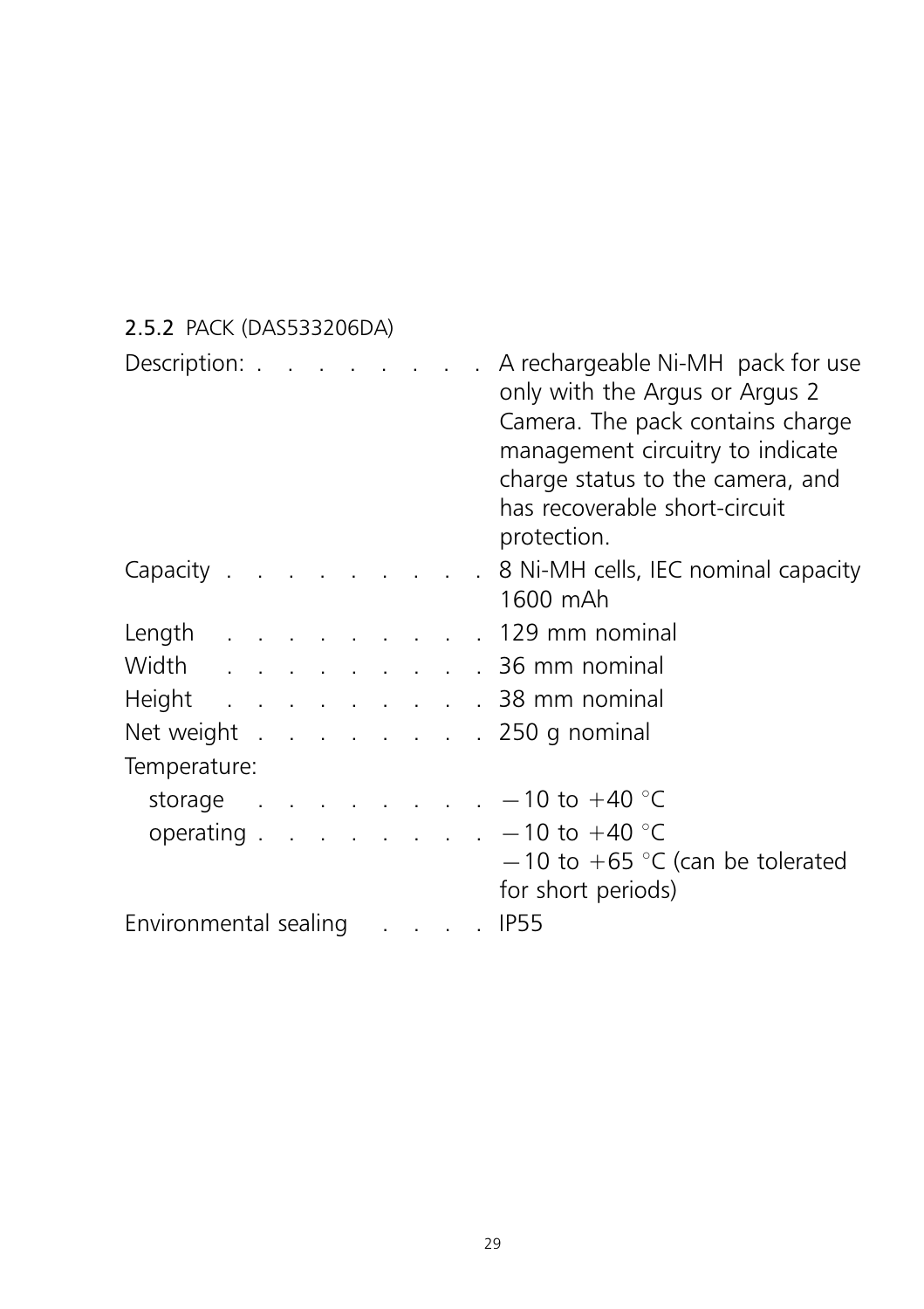# 3 Warranty Terms

#### 3.1 EXPRESS WARRANTY

Marconi Applied Technologies ("Marconi") warrants that this product is free from mechanical defects or faulty workmanship for two (2) years from the date of shipment, with the exception that the warranty period for the battery charger is one (1) year and for the rechargeable battery pack is six (6) months from that date , provided it is maintained and used in accordance with Marconi's instructions and/or recommendations. This warranty does not apply to expendable or consumable parts whose normal life expectancy is less than one (1) year. Replacement parts and repairs are warranted for ninety (90) days from the date of shipment.

Marconi shall be released from all obligations under this warranty in the event repairs or modifications are made by persons other than its own or authorized service personnel or if the warranty claim results from misuse of the product. No agent, employee or representative of Marconi may bind Marconi to any affirmation, representation or modification of this warranty concerning the goods sold under this contract.

THIS WARRANTY IS IN LIEU OF ALL OTHER WARRANTIES, EXPRESS, IMPLIED OR STATUTORY, AND IS STRICTLY LIMITED TO THE TERMS HEREOF. MARCONI SPECIFICALLY DISCI AIMS ANY WARRANTY OF MERCHANTABILITY OR OF FITNESS FOR A PARTICULAR PURPOSE.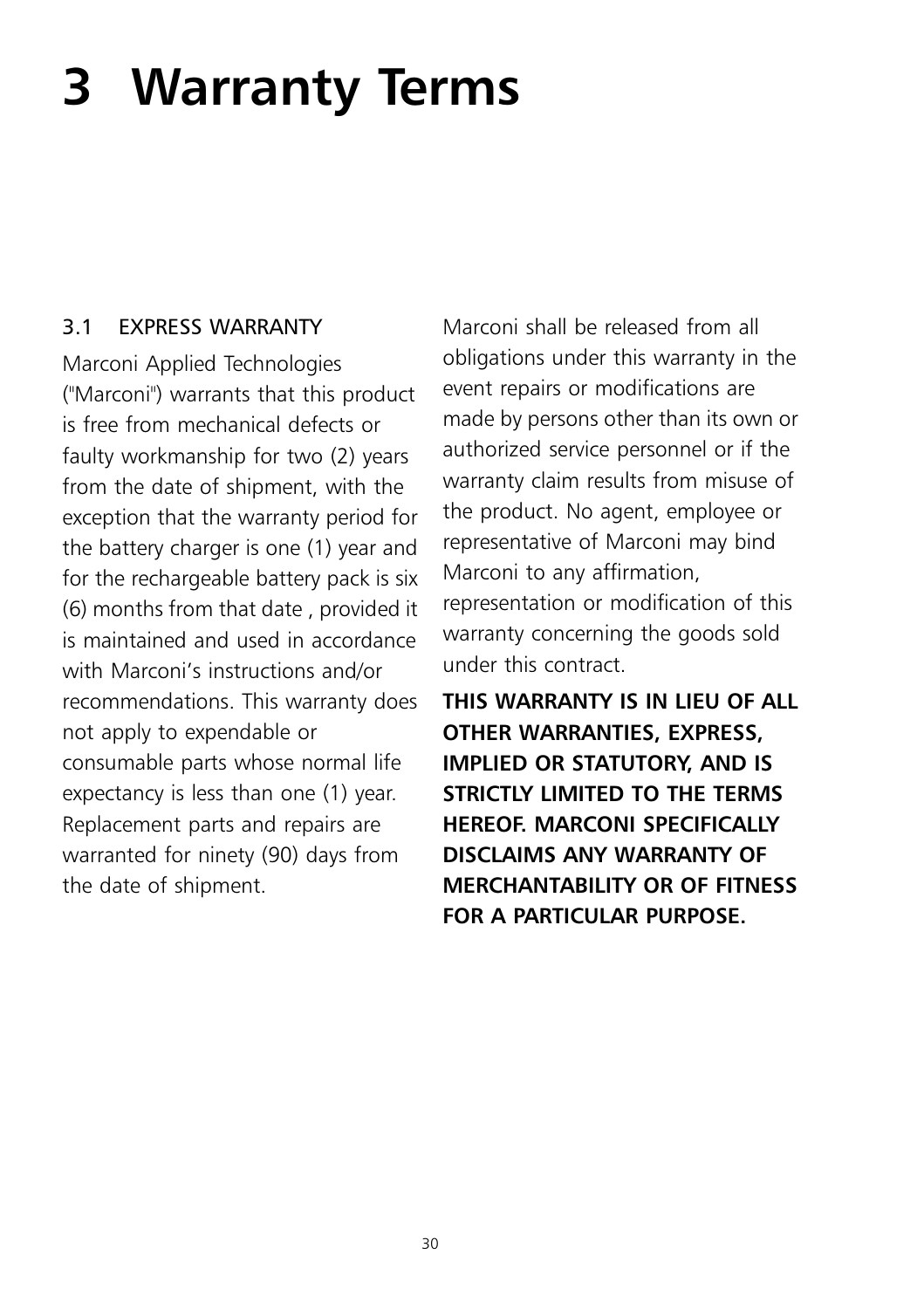#### 3.2 EXCLUSIVE REMEDY

It is expressly agreed that the Purchaser's sole and exclusive remedy for breach of the above warranty, for any tortious conduct of Marconi, or for any other cause of action, shall be the repair and/or replacement, at Marconi's option, of any equipment or parts thereof, that after examination by Marconi are proven to be defective. Replacement equipment and/or parts will be provided at no cost to the purchaser, F.O.B. Marconi's plant. Failure of Marconi to successfully repair any non-conforming product shall not cause the remedy established hereby to fail of its essential purpose.

#### 3.3 EXCLUSION OF CONSEQUENTIAL DAMAGES

EXCLUSION OF CONSEQUENTIAL DAMAGES – PURCHASER SPECIFICALLY UNDERSTANDS AND AGREES THAT UNDER NO CIRCUMSTANCES WILL MARCONI BE LIABLE TO PURCHASER FOR ECONOMIC, SPECIAL, INCIDENTAL OR CONSEQUENTIAL DAMAGES OR LOSSES OF ANY KIND WHATSOEVER INCLUDING, BUT NOT LIMITED TO, LOSS OF ANTICIPATED PROFITS AND ANY OTHER LOSS CAUSED BY REASON OF THE NON-OPERATION OF THE GOODS. THIS EXCLUSION IS APPLICABLE TO CLAIMS FOR BREACH OF WARRANTY, TORTIOUS CONDUCT OR ANY OTHER CAUSE OF ACTION AGAINST MARCONI.